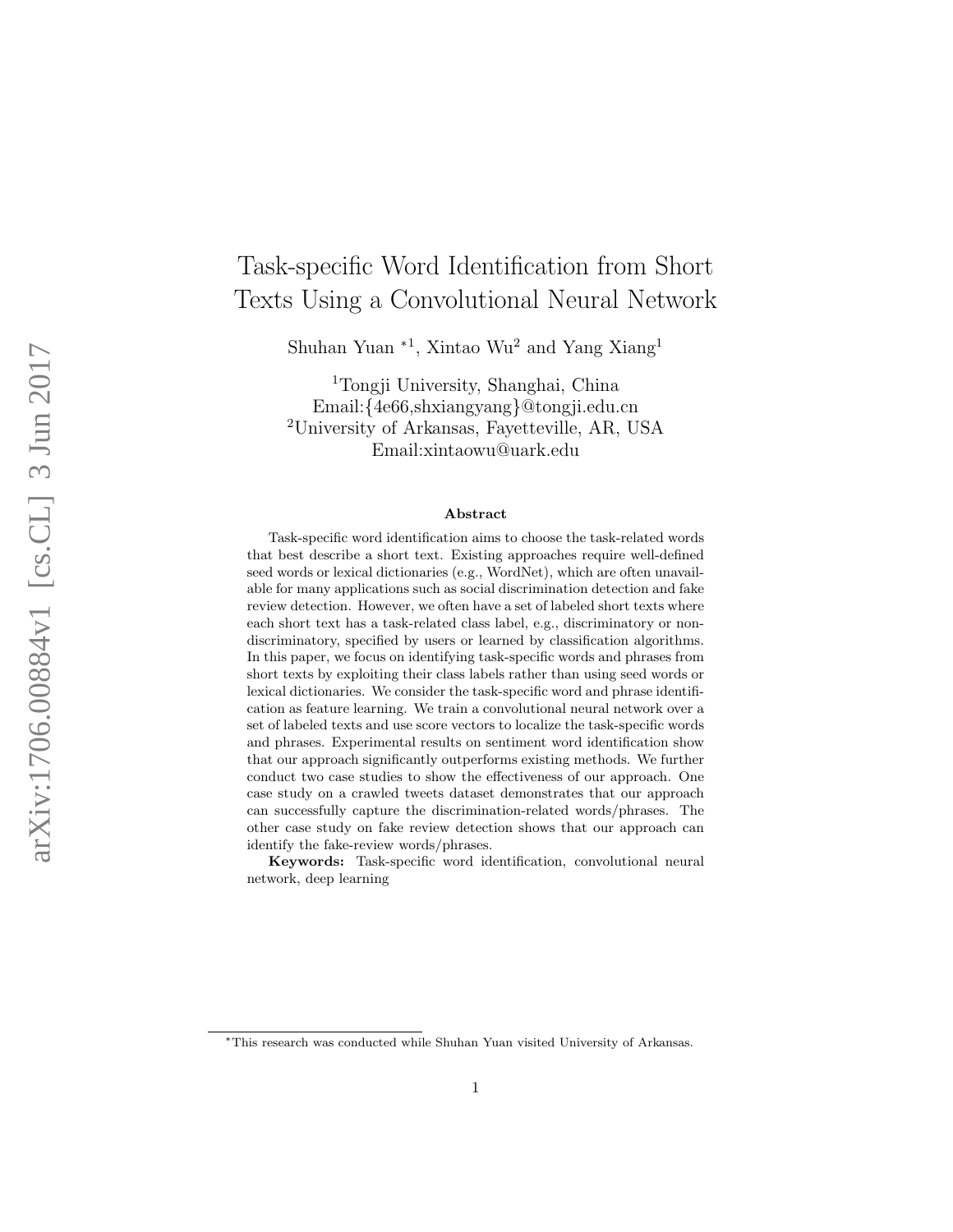### 1 Introduction

Identifying task-specific words from a short text (e.g., tweet) aims to select the task-related words that best describe the short text. Task-specific word identification has received much attention in sentiment analysis research [\[10,](#page-19-0) [25,](#page-21-0) [13\]](#page-20-0). The sentiment words, which express a positive or negative polarity, are key information for text summarization and text filtering. However, these approaches often need to import either seed words or lexical dictionaries (e.g., WordNet) to identify the polarity words [\[10,](#page-19-0) [13\]](#page-20-0).

In many applications (e.g., examining whether a tweet is discriminatory or contains private information), we do not have well-defined seed words or lexical dictionaries. Instead, we often have a set of labeled short texts each of which has a task-related class label, e.g., discriminatory/non-discriminatory or private/non-private, specified by users or learned by classification algorithms. In this work, we focus on identifying task-specific words and phrases from short texts by exploiting their class labels rather than using seed words or lexical dictionaries. For example, given a tweet "Do you need any more proof the blacks are just low life Savages?" and its label "discriminatory", we aim to identify the discrimination-related words such as "blacks" and "savages" from this tweet text.

Task-specific word identification is important for other text analysis tasks in natural language processing and information retrieval, such as text summary and lexical dictionary construction. To understand why a short text is related to its class, it is imperative to identify and highlight its task-specific words. The identified words can be considered as the discriminative features to separate the short text from ones in other classes. Moreover, the identified task-specific words from a large text corpus can be used to build dictionaries for many important and challenging tasks on social media analysis such as detecting racism-related discrimination tweets.

In this paper, we consider the task-specific word identification as feature learning [\[2\]](#page-19-1) and use convolutional neural networks (CNNs) [\[21\]](#page-20-1) to identify taskspecific words from a set of labeled short texts. CNNs have achieved impressive performance in different feature learning problems in computer vision, speech recognition, and text analysis areas [\[9,](#page-19-2) [1,](#page-19-3) [20,](#page-20-2) [19,](#page-20-3) [17,](#page-20-4) [48\]](#page-23-0). Using CNNs to localize the positions of objects in an image based on the image-level labels has also been investigated [\[31,](#page-21-1) [53\]](#page-23-1). Our CNN-based approach for task-specific word identification is similar in principle to the image object localization task because both aim to find the most discriminative features from an input. However, the image object localization methods could not be directly adapted to task-specific word identification due to two reasons. First, the image object localization uses the raw data of an image as input to the CNN model whereas we cannot simply represent text as matrix. Second, the image object localization task is to highlight sub-regions of the input matrix, which correspond to physical objects in an image. So even if we derive the matrix representation of text, sub-regions identified by the object localization do not correspond to words or phrases.

To address the first issue, the words in a short text need to be mapped to their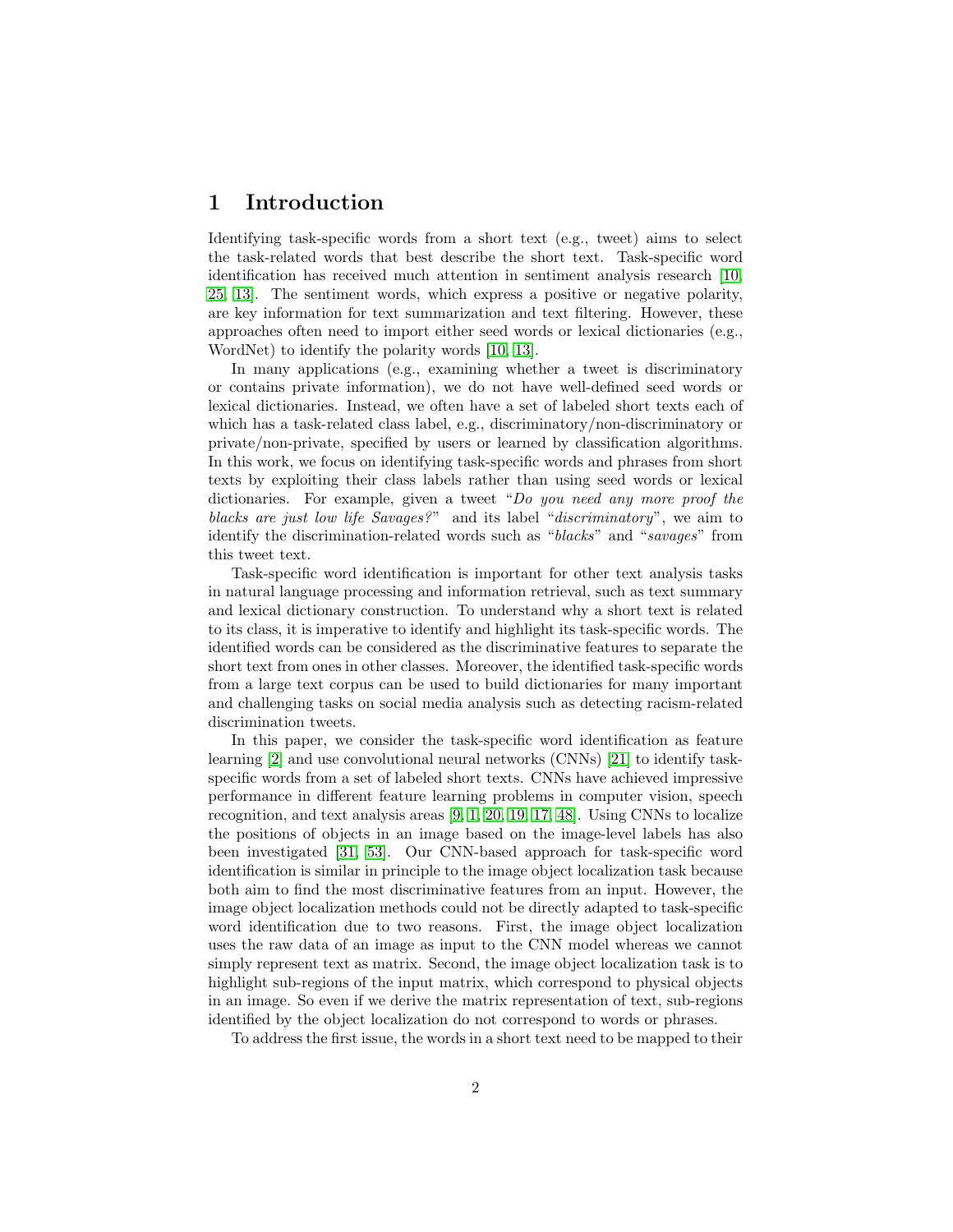feature space in our task. Traditionally, each word is represented as an one-hot vector which does not capture the semantic information about the word. Recently, mapping words to a low dimensional semantic vector space (called word embedding) is widely used as the representation of words [\[7,](#page-19-4) [28,](#page-21-2) [36\]](#page-22-0). We adopt word embeddings to represent the words in our task. Thus, we can construct a short text matrix by combining the word embeddings. For the second problem, simply selecting sub-dimensions of the text matrix is meaningless because subdimensions of word embeddings are generally unexplainable. We propose an approach to determine a hidden score vector that can quantify the importance or relevancy of words to a specific task. The words with high score values in the score vector are then considered as task-specific words.

Our task-specific word identification approach is based on training a CNN over a set of labeled texts. We show how to derive the score vectors using the parameters of the CNN model built from the set of labeled texts. We further extend our task-specific word identification approach to task-specific phrase identification. We conduct three experiments to evaluate our approach, sentiment word identification, discrimination-related word/phrase identification, and fake review word/phrase identification. The first experiment shows that our approach can more accurately identify sentiment words than existing approaches by comparing the identified words with the ground truth. The second experiment demonstrates our approach can successfully capture meaningful discrimination-related words/phrases from a crawled tweet dataset. The third experiment shows our approach can figure out the strong polarity words which are frequently in fake reviews.

The rest of this paper is organized as follows. In section [2,](#page-2-0) we first briefly review of the related work on feature selection and sentiment word identification, along with research on deep neural networks for short text modeling. We then introduce our model for task-specific word identification, which computes a score vector for evaluating the weights of words in a short text by using a well-trained convolutional neural network. To evaluate our model, we conduct three experiments, which are sentiment word identification, discriminationrelated word/phrase identification and fake review word/phrase identification. The experimental results show the effectiveness of our model. Finally, we conclude our work.

### <span id="page-2-0"></span>2 Related Work

#### 2.1 Feature selection and sentiment word identification

The feature selection methods for text classification can adapt to identify the task-specific words. The feature selection can reduce the dimension of input space and identify the discriminative features to improve the performance of classification. There are a large number of unsupervised feature selection methods based on statistical measures, like term frequency, information gain, mutual information, and term strength [\[8,](#page-19-5) [47,](#page-23-2) [27,](#page-21-3) [44\]](#page-22-1). Some other methods are based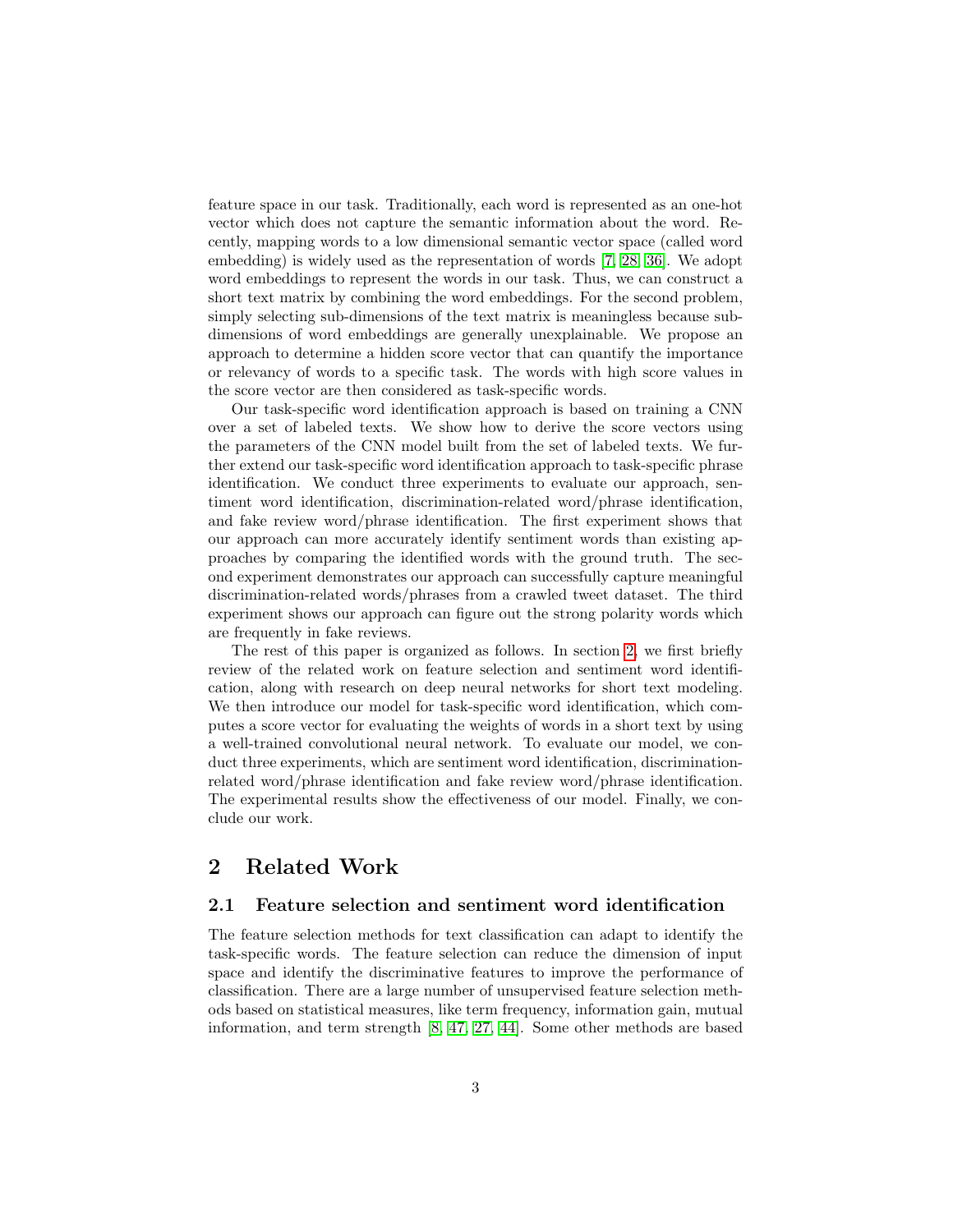on dimensionality reduction including principle component analysis (PCA), linear discriminant analysis, and locally linear embedding [\[24\]](#page-21-4). However, feature selection as a preprocessing step of data mining and machine learning applications is used for classification or clustering. Our method combines the label information of the text to identify the discriminative features, which can further improve the performance of selecting task-specific words.

Sentiment word identification, as a special case of task-specific word identification, usually requires seed words. Some of the approaches are based on the similarity between the words and seed words. For example, [\[43,](#page-22-2) [37\]](#page-22-3) adopt pointwise mutual information to measure the similarity. [\[18\]](#page-20-5) assumes the same polarities would appear successively of the seed words in contexts and defines the context coherent to measure the similarity. [\[16\]](#page-20-6) aims to generate topic-specific subjectivity lexicons from a general polarity lexicon using a bootstrapping method. However, the seed words are selected manually and domain-dependence, which are usually incomplete. Heavy relying on seed words restricts the performance of identifying the task-specific words. Recently, some other methods [\[49,](#page-23-3) [25,](#page-21-0) [35\]](#page-21-5) are proposed to identify sentiment words based on optimization models without using seed words. [\[26\]](#page-21-6) focuses on identifying the sentiment lexicons which have different meanings in different aspects using an optimization framework. However, these methods are limited to identify sentiment words from documents and are not suitable for short texts. Meanwhile, topic models such as Latent Dirichlet allocation (LDA) [\[4\]](#page-19-6) can identify topic words from a corpus as taskspecific words. [\[52\]](#page-23-4) further incorporate appraisal expression patterns to LDA for aspect and sentiment word identification. However, LDA usually requires a large number of documents and is not suitable for short texts either [\[42\]](#page-22-4).

Closely related to our approach is weakly supervised class saliency maps [\[38,](#page-22-5) [22\]](#page-20-7) which are widely used in computer vision area for object localization and class saliency visualization. However, as shown in our experiment evaluation, the performance of class saliency maps on task-specific words is poor. In this work, we propose a weakly supervised method to identify task-specific words from short texts based on the convolutional neural network. Our method is trained on labeled text corpus, so no seed words or other additional annotation are required. Meanwhile, our method further combines the label information to identify the task-specific words. Thus, our method is suitable for applications such as social discrimination detection from texts and fake review detection.

#### 2.2 Deep neural networks for short text modeling

Deep neural networks have achieved promising results in natural language processing, like text classification [\[19\]](#page-20-3), question answering [\[45,](#page-22-6) [5\]](#page-19-7), and machine reading [\[14,](#page-20-8) [6\]](#page-19-8).

The fundamental of applying the deep neural networks for natural language processing is word embeddings [\[28,](#page-21-2) [3\]](#page-19-9) which map each word to a dense vector. These word embeddings are trained in an unsupervised way on a large text corpus. Word embeddings can avoid the use of hand-designed features and capture the hidden semantic and grammatical features of words. Thus, word embed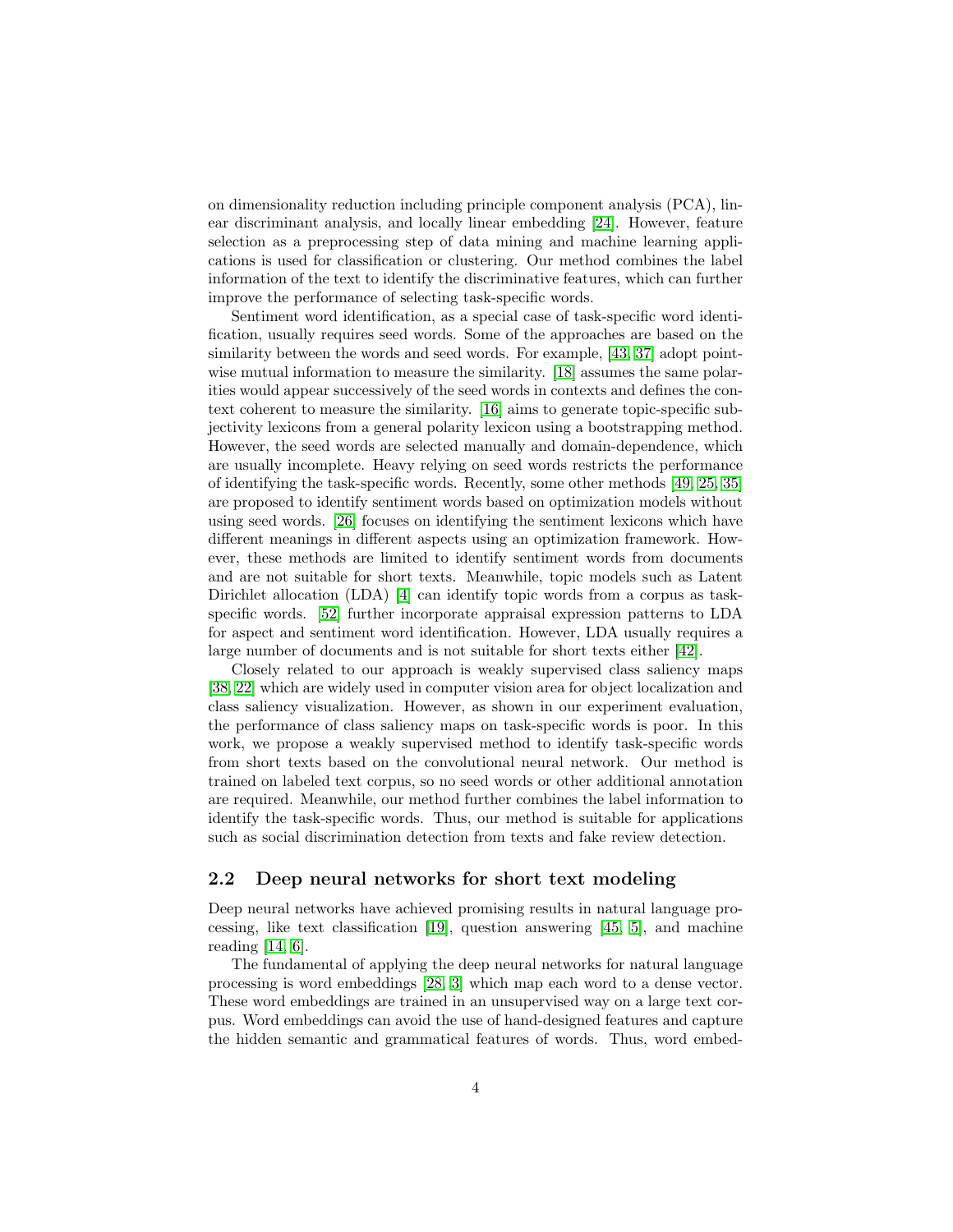dings can improve the performance of many natural language processing tasks [\[7\]](#page-19-4). To further compose the representations of phrases and short texts, the idea of semantic composition is applied to the word embeddings. The basic model is based on the algebraic operations, like additive and multiplication, to build the short text vector from word embeddings [\[29\]](#page-21-7). However, simple algebraic operations cannot capture the complicated structure of the natural language. Some complex models based on deep neural networks are proposed recent years. The recursive neural network [\[40\]](#page-22-7) can construct the grammar tree-like structure to represent the short text in order to capture the grammar information. The recurrent neural network [\[12\]](#page-19-10) processes the short text word by word in order, which capture the sequential information of a short text. Researchers also proposed a tree-structured recurrent neural network [\[41\]](#page-22-8) to combine the advantages of recursive neural network and recurrent neural network.

In this work, we adopt the convolutional neural network which as a primary model of deep neural networks has also achieved great performance on different areas, like computer vision [\[20\]](#page-20-2), speech recognition [\[1\]](#page-19-3) and natural language processing [\[19\]](#page-20-3). Because of somewhat opaque of CNN, researchers try to demystify and understand why the performance of CNN is promising. In computer vision area, saliency maps [\[38,](#page-22-5) [22\]](#page-20-7) and deconvolution networks [\[51,](#page-23-5) [50\]](#page-23-6) are proposed to explain the model. However, there is little work to explain the internal operation and behavior of CNN model working on the text. Our work can provide some insights about the CNN on text classification.

### 3 Model Description

In this section, we describe our approach for identifying task-specific words or phrases. Our approach first trains the CNN model and transfers the well-learned representation of sentence to identify the task-specific words and phrases. We first introduce how to construct score vectors to identify the task-specific words based on the convolutional neural network. Then, we extend our approach to identify the task-specific phrases.

#### 3.1 Problem Statement

Given a corpus of labeled short texts  $\mathcal{X}$ , each short text contains n words and has the class label c, which can be described as  $X = [x_1, x_2, \ldots, x_n]$  where  $x_i$ denotes the *i*-th word and the class label c is from a set  $C$ . We assume that there is a hidden score vector  $\mathbf{s}_c = [s_1, s_2, \ldots, s_n]$  for the short text X where  $s_i$ measures the importance or relevancy of the word  $x_i$  to the class c. Similarly, there is a score vector to measure the importance of corresponding phrases for class c. Thus, our task is to derive the score vector  $s_c$  based on the text X and its label  $c$  to locate task specific words or phrases. Important notations are summarized in Table [1.](#page-5-0)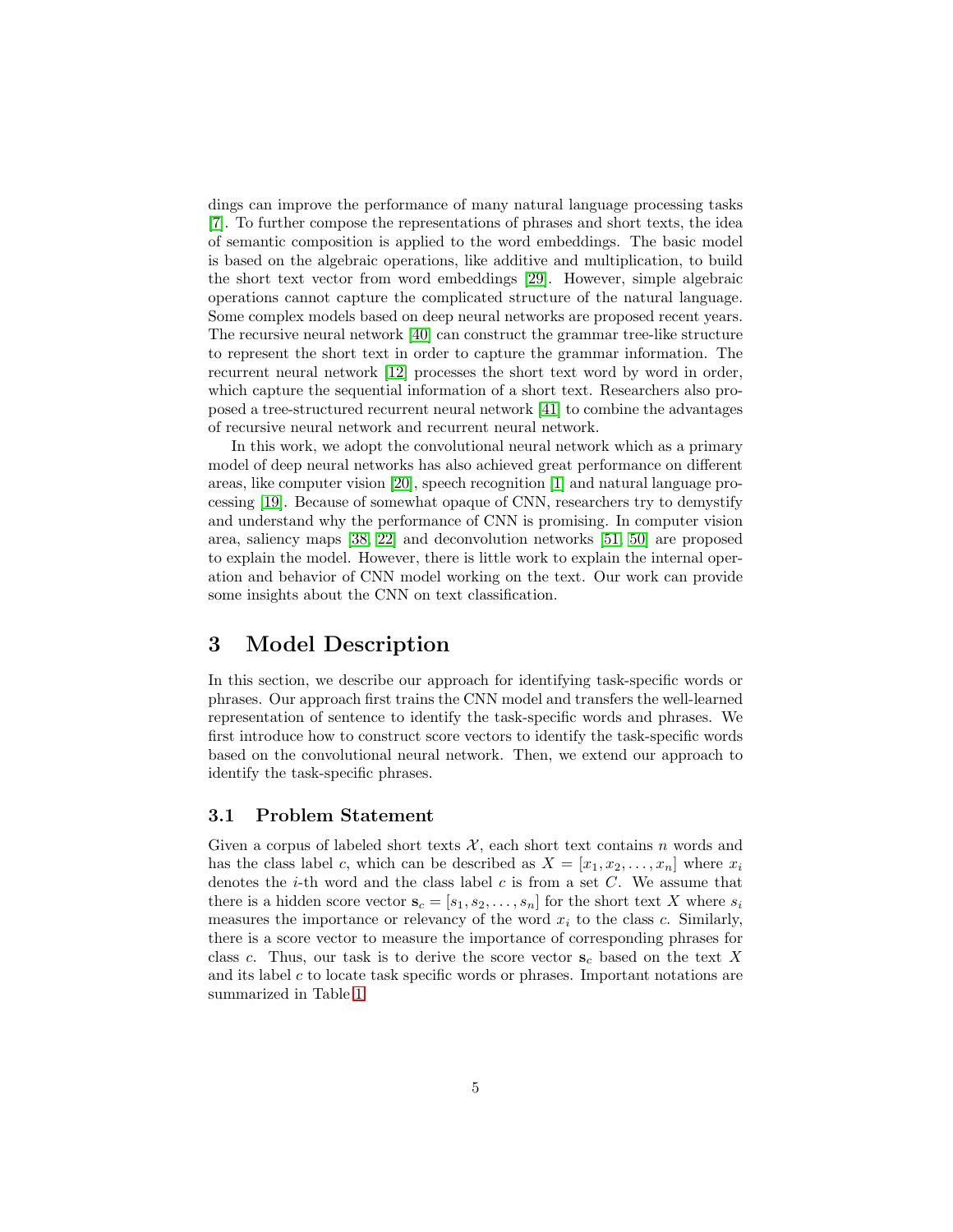Table 1: Notation Table

<span id="page-5-0"></span>

| Notation                          | Description                                        |
|-----------------------------------|----------------------------------------------------|
| $X = [x_1, x_2, \ldots, x_n]$     | a short text containing $n$ words                  |
| $\mathbf{x}_i \in \mathbb{R}^d$   | a d-dimensional word embedding of the $i$ -th word |
| $\mathbf{W} \in \mathbb{R}^{h*d}$ | a <i>filter</i> in a convolution operation         |
|                                   | applied to $h$ continuous word embeddings          |
|                                   | a score vector that indicates the importance       |
| $\mathbf{s}_c$                    | scores of words in a given text for class $c$      |

### 3.2 Convolutional Neural Network for short text Representation

The short text representation by deep learning models first uses the word embeddings to represent the words in the short text and then performs a semantic composition over the word embeddings to build the short text representation. In this work, our task-specific word identification approach is based on the convolutional neural network first introduced in [\[19\]](#page-20-3) to compose the short text representation. In this section, we first give a brief review about the CNN model for short text representation.

Using CNN to model the short text representation, we first map each word  $x_i$  in the text X to a d-dimensional real-valued vector space  $\mathbf{x}_i \in \mathbb{R}^d$ . These word embeddings are trained in an unsupervised way on a large text corpus. Word embeddings can avoid the use of hand-designed features and capture the hidden semantic and grammatical features of words. An embedding matrix  $X = [\mathbf{x}_1, \mathbf{x}_2, \dots, \mathbf{x}_n]$  is then constructed by combining each word embedding of the text, where  $\mathbf{X} \in \mathbb{R}^{n \times d}$ .

Then, a convolution operation which involves a filter  $\mathbf{W} \in \mathbb{R}^{h*d}$  is applied to h continuous word embeddings  $\mathbf{X}_{j:j+h-1}$  to generate a hidden feature of these h words:

<span id="page-5-1"></span>
$$
v_j = g(\mathbf{W} * \mathbf{x}_{j:j+h-1} + b), \tag{1}
$$

where b is the bias;  $*$  is a two-dimensional convolution operation and g indicates a non-linear function. The filter slides through the whole short text matrix X and generates a feature vector  $\mathbf{v} = [v_1, v_2, \dots, v_{n-h+1}]$ . After that, a pooling operation is applied to the feature vector v. There are two widely used pooling operation: max pooling and average pooling. The max pooling operation aims to capture the most superior part of the feature vector by keeping its highest value and is defined as:

<span id="page-5-2"></span>
$$
r_{max} = max(v_1, v_2, ..., v_{n-h+1}).
$$
\n(2)

The average pooling aims to capture all discriminative features of a text and is defined as:

<span id="page-5-3"></span>
$$
r_{avg} = \frac{1}{n - h + 1} \sum_{j=1}^{n - h + 1} v_j.
$$
 (3)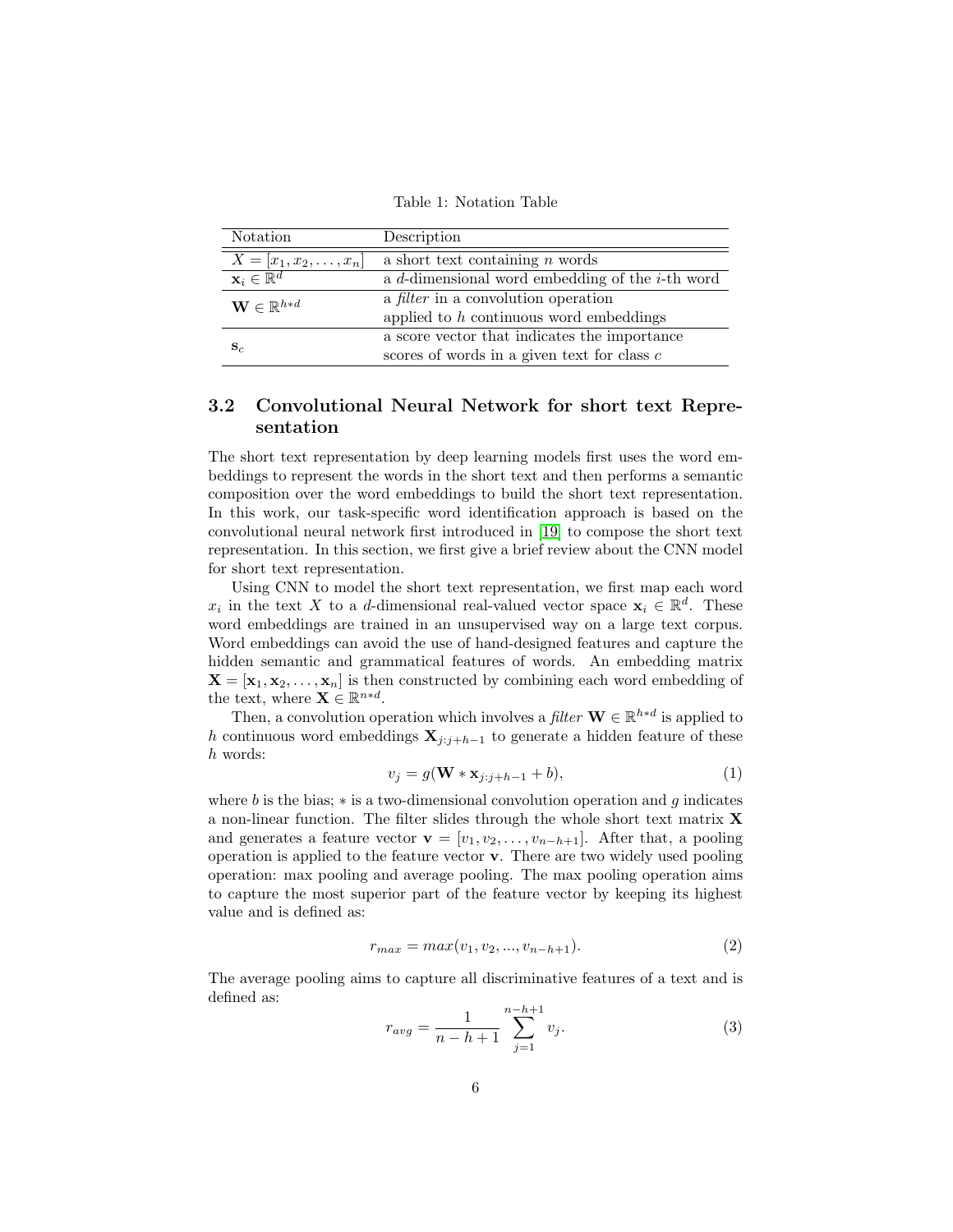<span id="page-6-1"></span>

Figure 1: Given a text: Ferrara's strongest and most touching movie of recent *years*, the score vector  $s_c$  locates the task-specific words.

To capture different aspects of features from the text, the model usually applies multiple filters with different sizes of windows  $h$  to generate the feature vector. After applying the pooling operation on each feature vector, the model encodes the input short text to a representation vector  $\mathbf{r} = [r_1, r_2, \cdots, r_m],$ where  $m$  is the number of feature vectors generated by  $m$  different filters. A softmax classifier is applied on top of the representation vector r to predict the labels of the short texts. The softmax function is defined as:

$$
p(y = c|\mathbf{r}; \mathbf{U}) = \frac{exp(\mathbf{u}_c^T \mathbf{r})}{\sum_{c' \in C} exp(\mathbf{u}_{c'}^T \mathbf{r})},
$$
(4)

where U is the parameters of the softmax function and  $\mathbf{u}_c$  is the c-th column of  $U$ ; and  $c$  is the class of the given text. We adopt the cross-entropy loss function to train the CNN model:

<span id="page-6-0"></span>
$$
L(y) = -\log P(y = c|\mathbf{r}; \mathbf{U}).\tag{5}
$$

The parameters of the model are updated by the backpropagation algorithm.

#### 3.3 Task-specific Word Identification

To identify the task-specific words, we adopt a CNN model to learn the score vector  $s_c$  based on the text  $X = [x_1, x_2, \ldots, x_n]$  and its label c. The text words having the Top-k highest values in the score vector  $s_c$  are then highlighted as task-specific words.

Given a short text  $X = [x_1, x_2, \ldots, x_n]$  with n words, we first map the short text to a short text matrix  $\mathbf{X} = [\mathbf{x}_1, \mathbf{x}_2, \dots, \mathbf{x}_n]$ , where  $\mathbf{X} \in \mathbb{R}^{n \times d}$  and  $\mathbf{x}_n$  is the corresponding word embedding of the word  $x_n$ . We apply the one word filter  $\mathbf{w} \in \mathbb{R}^d$  to each word embedding in the matrix **X** to build a convolutional layer. For word  $x_j$ , we learn its feature  $v_j$  by:

$$
v_j = g(\mathbf{w} * \mathbf{x}_j + b), \tag{6}
$$

where b is the bias; ∗ indicates the one-dimensional convolution operation and g is a non-linear function. The feature  $v_j$  is trained to represent a linguistic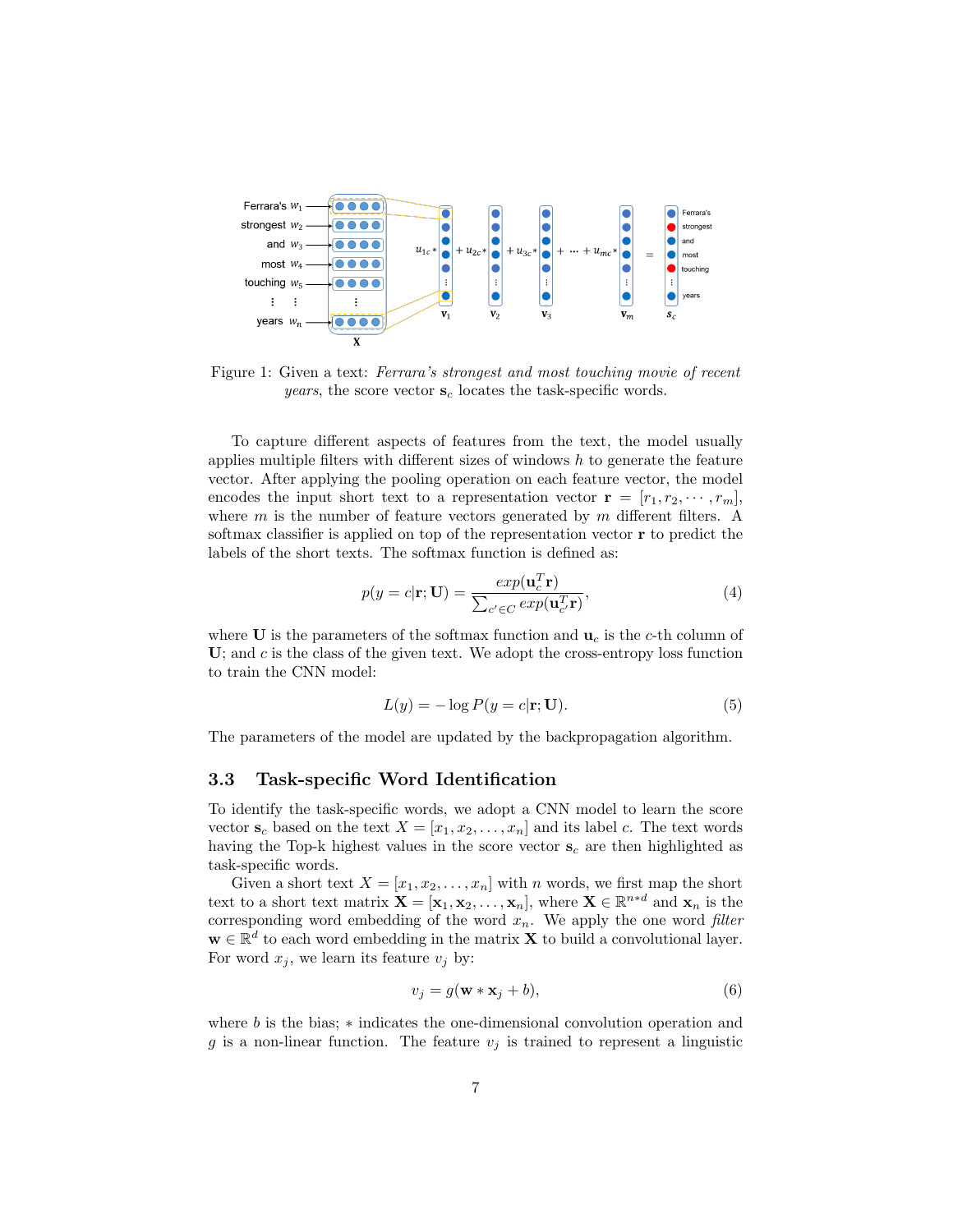feature of the word  $x_j$  in X. Then, the filter passes through the whole matrix X and produces a feature vector:

<span id="page-7-1"></span>
$$
\mathbf{v} = [v_1, v_2, \dots, v_n]. \tag{7}
$$

After obtaining the feature vector  $\bf{v}$ , a pooling operation is applied. The pooling operation is able to capture the salient information of the feature vector v. In our model, we adopt both the max pooling and average pooling operation to extract the feature from the feature vector as the feature extracting from one filter. The max pooling operation extracts the maximum value  $r_{max} = max(v)$ of the feature vector v:

$$
r_{max} = max(v_1, v_2, ..., v_n). \tag{8}
$$

The average pooling operation computes the mean value  $r_{avg} = mean(\mathbf{v})$  of the feature vector v:

$$
r_{avg} = \frac{1}{n} \sum_{j=1}^{n} v_j.
$$
\n
$$
(9)
$$

Note that one feature vector  $\bf{v}$  is computed by the same filter  $\bf{w}$  in a CNN. Thus, the feature vector v actually captures one hidden semantic meaning of the input text. For modeling the short text, we need more feature vectors to capture the different aspects of hidden semantic meanings. In our work, we derive m feature vectors,  $\mathbf{v}_1, \dots, \mathbf{v}_m$ . Each feature vector  $\mathbf{v}_i$  is computed by a unique  $w_i$  and  $b_i$ . After applying the pooling operation on each feature vector  $v_i$ , we get its corresponding feature  $r_i$  and then combine them in one vector **r**:

$$
\mathbf{r} = [r_1, r_2, \cdots, r_m].\tag{10}
$$

In order to learn the representation vector  $\mathbf r$  of X, we train the CNN model in a supervised way to predict the class of text  $X$  by using a softmax function:

<span id="page-7-0"></span>
$$
p(y = c|\mathbf{r}; \mathbf{U}) = \frac{exp(\mathbf{u}_c^T \mathbf{r})}{\sum_{c' \in C} exp(\mathbf{u}_{c'}^T \mathbf{r})},
$$
(11)

where U is the parameters of the softmax function and  $\mathbf{u}_c$  is the c-th column of  $U$ ; and  $c$  is the class of the given text. We adopt the cross entropy loss function defined in Equation [5](#page-6-0) to train the model. After training the CNN for classification, the representation vector r expects to encode the semantic information about the input text and its class.

Next we show how we derive the score vector  $\mathbf{s}_c = [s_1, s_2, \ldots, s_n]$  by using parameters **U** and feature vectors  $\mathbf{v}_1, \dots, \mathbf{v}_m$ , all of which are well trained in the CNN. From the softmax function shown in Equation [11,](#page-7-0) we can notice that  $\mathbf{u}_c^T \mathbf{r} = \sum_i u_{ic} r_i$ , where  $u_{ic}$  is the entry in the *i*-th row and the *c*-th column of softmax parameter U. Therefore, we can consider  $u_{ic}$  as the weight corresponding to feature  $r_i$  for class c. This also indicates that  $u_i$  captures the importance of each feature vector  $\mathbf{v}_i$  for predicting class c, because  $r_i$  is computed by the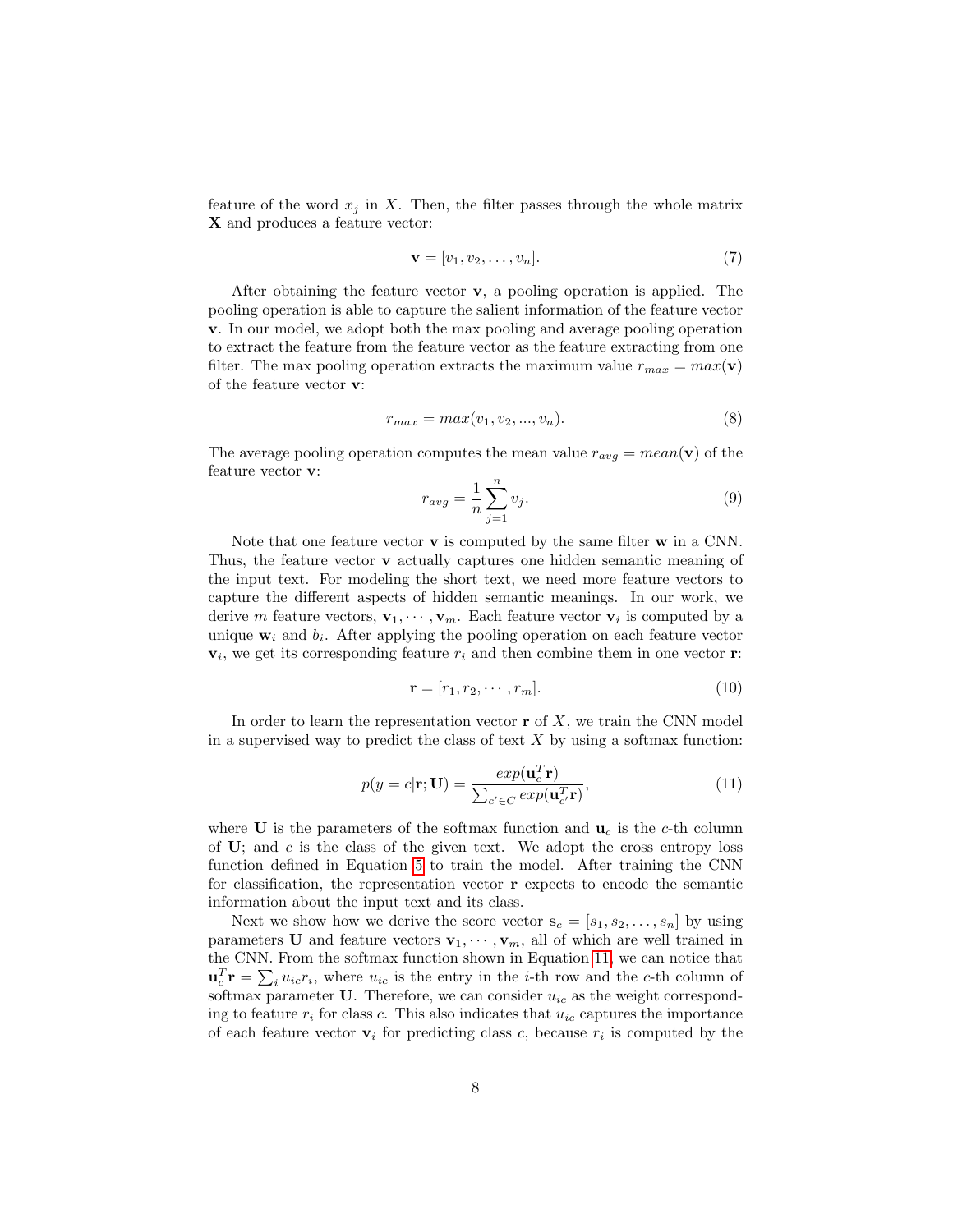pooling operation on  $v_i$ . Hence, the score vector  $s_c$  is computed by projecting the weights of softmax on to feature vectors  $\mathbf{v}_i$ :

<span id="page-8-0"></span>
$$
\mathbf{s}_c = \sum_{i=1}^m u_{ic} \mathbf{v}_i.
$$
 (12)

We illustrate the procedure of generating score vectors using an example in Figure [1.](#page-6-1) Recall that each value in  $v_i$  measures one aspect importance of a word to a text  $X$ , and its weight  $u_{ic}$  measures the importance to the class  $c$ . Thus, based on Equation [12,](#page-8-0) the values in  $s_c$  indicate the importance scores of words in a given text for class  $c$ . For example, if the  $i$ -th value is the highest value in the score vector  $\mathbf{s}_c$ , the corresponding word  $x_i$  contains the most important information about class c. Then, we select Top-k words which have the highest score values in score vector  $s_c$  as the task-specific words. Our approach also provides a way to understand the internal behavior of the CNN model. The words with the corresponding higher values in the score vector  $s_c$  are the key information for the CNN model to predict the label of a sentence.

We show pseudo code of our approach in Algorithm [1.](#page-9-0) For the task-specific word identification, we set the filter size  $h = 1$ . We train the CNN model in Lines 2-17 and use the trained CNN model to identify task-specific words in Lines 18-22. For each text X in the training data  $\mathcal{X}$ , we first compose its text matrix  $X$  using word embeddings in Line 4. We generate feature vector  $v$  by applying the *filter*  $\mathbf{W} \in \mathbb{R}^{h*d}$  on the text matrix **X** based on Eq. [1](#page-5-1) in Line 7. We then get hidden feature value  $r$  by applying the pooling operation on  $\bf{v}$  by Eq. [2](#page-5-2) for max pooling or Eq. [3](#page-5-3) for average pooling in Line 8. After applying multiple filters, we construct the short text representation vector  $\mathbf{r} = [r_1, r_2, \cdots, r_m]$  in Line 11 and predict text label by using the softmax function  $p(y = c|\mathbf{r}; \mathbf{U})$  by Eq. [11](#page-7-0) in Line 12. Finally we compute the loss function  $L(y)$  by Eq. [5](#page-6-0) in Line 13 and update parameters of CNN by the backpropagation algorithm in Line 14. We then use the trained CNN model to generate feature vectors of text  $X$ by Eq. [7](#page-7-1) in Line 19. We apply Eq. [12](#page-8-0) to generate score vector  $s_c$  in Line 20 and derive task-specific words for text  $X$  which have the Top-k highest values in the score vector  $s_c$  in Line 21.

#### 3.4 Task-specific Phrase Identification

A phrase is defined as a concatenation of h continuous words (h-grams). For the text  $X = [x_1, x_2, \dots, x_n]$ , we have its phrases  $P_X = [p_1, p_2, \dots, p_{n-h+1}]$ , where  $p_j$  denotes the concatenation of words  $x_j, x_{j+1}, \cdots, x_{j+h-1}$ . Thus, the j-th phrase embedding is  $\mathbf{X}_{j:j+h-1} = [\mathbf{x}_j, \mathbf{x}_{j+1}, \cdots, \mathbf{x}_{j+h-1}]$ . To identify taskspecific phrases from each text  $X$ , we adopt the same idea of deriving a score vector  $\mathbf{s}_c = [s_1, s_2, \ldots, s_{n-h+1}]$  to measure the importance of each phrase in the text.

We set a phrase filter  $\mathbf{W} \in \mathbb{R}^{h*d}$  to cover a window of h words. Thus, in the CNN model, each feature  $v_i$  captures the hidden feature of phrase  $p_i$  about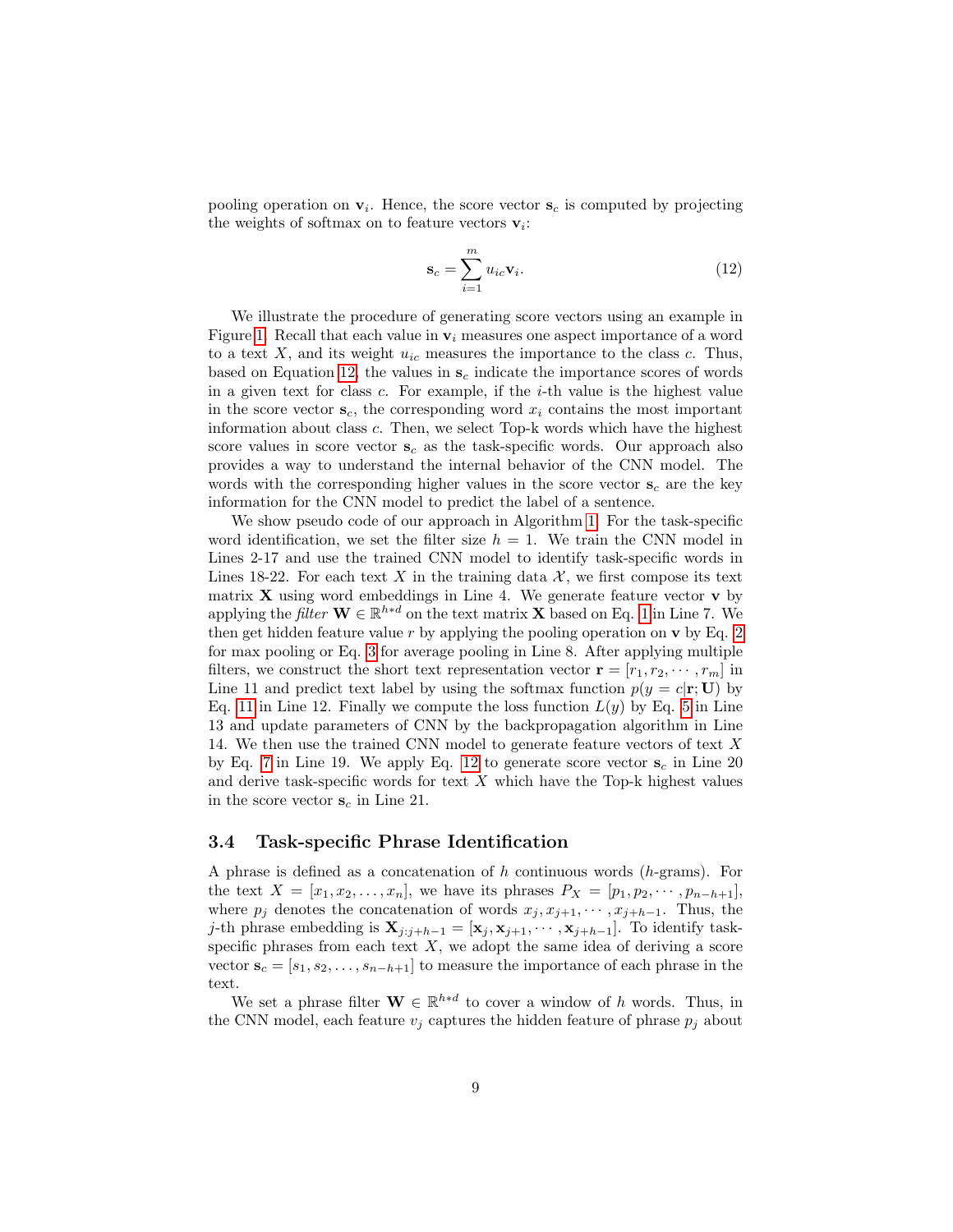<span id="page-9-0"></span>

|    | Algorithm 1: Task-specific Word/Phrase Identification                                                                                      |  |  |  |
|----|--------------------------------------------------------------------------------------------------------------------------------------------|--|--|--|
|    | <b>Inputs</b> : Training dataset $\mathcal{X}$ , maximum training epoch <i>Epoch</i> , number                                              |  |  |  |
|    | of filters $m$ , filter size $h$                                                                                                           |  |  |  |
|    | <b>Outputs:</b> Task-specific words for each text X in $\mathcal{X}$                                                                       |  |  |  |
|    | $1 \; k \leftarrow 0;$                                                                                                                     |  |  |  |
|    | 2 while $k < Epoch$ do                                                                                                                     |  |  |  |
| 3  | for each short text X in X do                                                                                                              |  |  |  |
| 4  | Compose the text matrix $X$ for X using word embeddings;                                                                                   |  |  |  |
| 5  | $l \leftarrow 0;$                                                                                                                          |  |  |  |
| 6  | for $l < m$ do                                                                                                                             |  |  |  |
| 7  | Generate feature vector <b>v</b> by applying the <i>filter</i> $\mathbf{W} \in \mathbb{R}^{h*d}$ on<br>the text matrix $X$ based on Eq. 1; |  |  |  |
| 8  | Apply the pooling operation on $\bf{v}$ by Eq. 2 for max pooling or<br>Eq. 3 for average pooling to get hidden feature value $r$ ;         |  |  |  |
| 9  | $l \leftarrow l + 1;$                                                                                                                      |  |  |  |
| 10 | end                                                                                                                                        |  |  |  |
| 11 | Construct the short text representation vector $\mathbf{r} = [r_1, r_2, \cdots, r_m];$                                                     |  |  |  |
| 12 | Compute the softmax function $p(y = c   \mathbf{r}; \mathbf{U})$ by Eq. 11;                                                                |  |  |  |
| 13 | Compute the loss function $L(y)$ by Eq. 5;                                                                                                 |  |  |  |
| 14 | Update parameters of CNN by the backpropagation algorithm;                                                                                 |  |  |  |
| 15 | end                                                                                                                                        |  |  |  |
| 16 | $k \leftarrow k+1;$                                                                                                                        |  |  |  |
|    | 17 end                                                                                                                                     |  |  |  |
|    | 18 for each short text X in X do                                                                                                           |  |  |  |
| 19 | Use the trained CNN model to generate feature vectors of text $X$ by                                                                       |  |  |  |
|    | Eq. 7;                                                                                                                                     |  |  |  |
| 20 | Generate score vector $s_c$ by Eq. 12;                                                                                                     |  |  |  |
| 21 | Get task-specific words/phrases for text $X$ which have the Top-k                                                                          |  |  |  |
|    | highest values in the score vector $s_c$                                                                                                   |  |  |  |
| 22 | end                                                                                                                                        |  |  |  |
|    | 23 return the task-specific words/phrases for each text X in X                                                                             |  |  |  |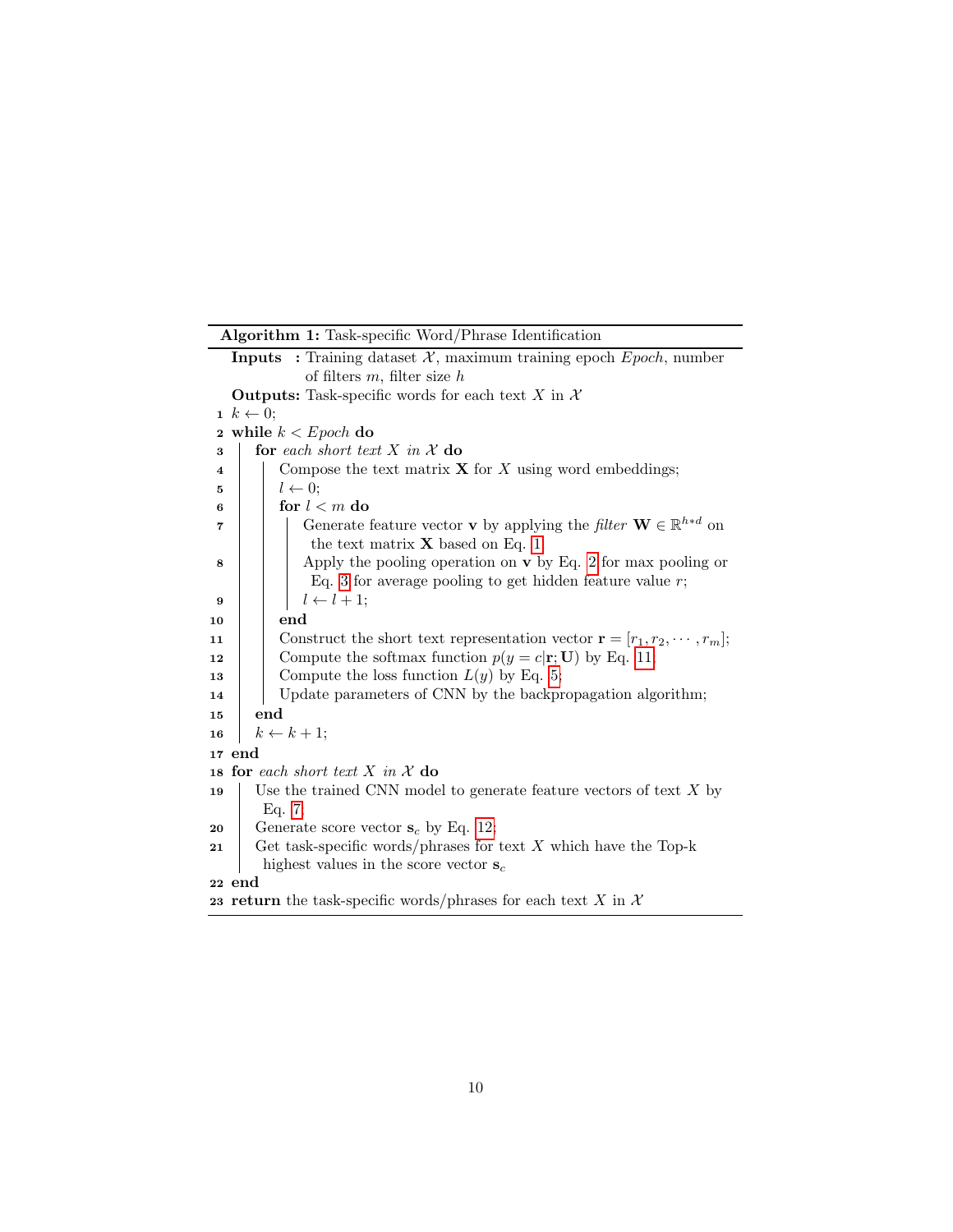class c by applying the filter  $W$  to  $X$ :

$$
v_j = g(\mathbf{W} * \mathbf{X}_{j:j+h-1} + b), \tag{13}
$$

where b is the bias; \* is the two-dimensional convolution operation and q indicates a non-linear function. Then, the feature vector is  $\mathbf{v} = [v_1, v_2, \dots, v_{n-h+1}]$ . The max pooling operation is defined as:

$$
r_{max} = max(v_1, v_2, ..., v_{n-h+1}).
$$
\n(14)

The average pooling is defined as:

$$
r_{avg} = \frac{1}{n - h + 1} \sum_{j=1}^{n - h + 1} v_j.
$$
 (15)

We follow the same procedure described in Algorithm [1](#page-9-0) with the filter size h to first train the CNN model for text classification, produce the score vector  $s_c$ , and output task-specific phrases with length  $h$ .

### 4 Experiments

To evaluate the effectiveness of our approach, we conduct three experiments. In the first experiment, we focus on identifying sentiment words using two publicly available datasets with the ground truth. In the second experiment, we conduct a case study of identifying social discrimination-related words or phrases from tweets. We crawl our own datasets and focus on two types of social discriminations, sexism and racism. In the third experiment, we conduct another case study of identifying fake review words or phrases based on a fake review dataset. Word Embeddings and Hyperparameters. We use the off-the-shelf pretrained word embeddings (<https://code.google.com/archive/p/word2vec/>) [\[28\]](#page-21-2) and randomly initialize the words that do not have pre-trained word embeddings. The dimension of word embeddings d is 300. The number of feature vectors  $m$  is 100.

Baselines. In our approach, we evaluate two pooling operations in our CNN model and name the score vectors with average pooling operation and max pooling operation SV-AVG and SV-MAX, respectively. We compare our approach with the following baselines for task-specific word identification.

- TF-IDF: TF-IDF, widely used as a feature selection method in information retrieval and text mining, is a statistic to reflect how important a word is to a document in a collection or corpus. We calculate the TF-IDF value of words on the positive and negative text corpus separately. For each text, we output the Top-k words with the highest TF-IDF values.
- TF-IDF-softmax: We apply the softmax classifier on the TF-IDF features. After training the model for text classification, we follow the similar procedure described in last section to identify the task-specific words. The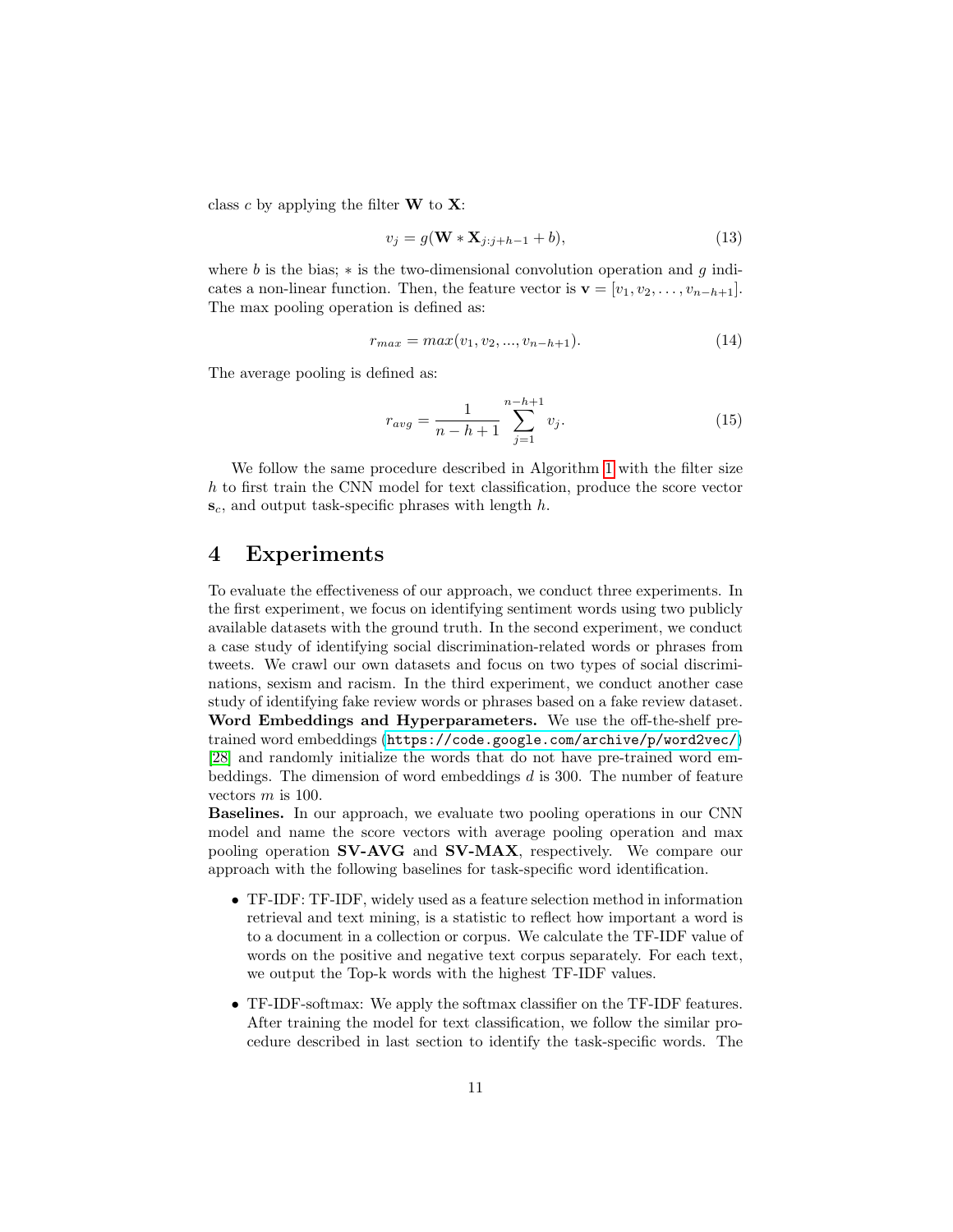<span id="page-11-0"></span>

| Dataset    | Method         | Classification<br>Accuracy  | $Top-1$   | $Top-3$   | $Top-5$   |
|------------|----------------|-----------------------------|-----------|-----------|-----------|
|            | TF-IDF         | $\overline{N}/\overline{A}$ | 22.78%    | 23.19%    | 22.87%    |
|            | TF-IDF-Softmax | 73.92%                      | 43.93%    | 34.10%    | 28.39%    |
| MR.        | SalMap-MAX     | N/A                         | 29.55%    | 25.28%    | 21.38%    |
|            | SalMap-AVG     | N/A                         | 17.52%    | 12.71%    | 11.22%    |
|            | SV-MAX         | 78.32%                      | $61.01\%$ | $40.04\%$ | 29.12%    |
|            | SV-AVG         | 76.87%                      | 66.80\%   | 43.28%    | $30.43\%$ |
|            | TF-IDF         | N/A                         | 25.14\%   | 25.08%    | 23.55%    |
|            | TF-IDF-Softmax | 75.04\%                     | 50.67%    | 37.51%    | 31.03%    |
| <b>SST</b> | SalMap-MAX     | N/A                         | 35.67%    | 29.51%    | 23.83%    |
|            | SalMap-AVG     | N/A                         | 17.83%    | 14.81\%   | 11.78%    |
|            | <b>SV-MAX</b>  | $82.33\%$                   | 68.35%    | 42.90%    | 30.50\%   |
|            | SV-AVG         | 81.23%                      | 71.24%    | $45.32\%$ | $31.25\%$ |

Table 2: Accuracy@k on sentiment word identification

score vector is generated by multiplying the parameters  $\mathbf{u}_c$  of softmax with TF-IDF values of each text for the class c.

• Saliency Map: Saliency Map was proposed as a CNN visualization technique [\[38\]](#page-22-5). It computes the gradient of the class score with respect to the input and can identify the discriminative features of the input. The authors [\[11\]](#page-19-11) applied this technique to highlight the important sentences of a document. In our experiment, we consider the words in a text with high absolute values of the derivative on word embeddings as task-specific words. The saliency map can be derived based on CNN with max pooling or CNN with average pooling. We denote the saliency map using CNN with max pooling (average pooling) as **SalMap-MAX** (SalMap-AVG).

Evaluation Metric. For sentiment word and discrimination-related word identification, we adopt accuracy@k, precision, recall, and F1 to evaluate the performance.

- Accuracy@k is a metric which calculates the fraction of the Top-k words selected by each method with the ground truth T.
- We further evaluate our approach based on the *precision, recall* and F1. We obtain the Top-k words of each text with highest values in its score vector and compare the selected words with the ground truth dictionary.

### 4.1 Sentiment Word Identification

The first experiment is to identify the sentiment words from each text. We only consider the binary classification problem, so the objective of our model is to select the positive and negative sentiment words.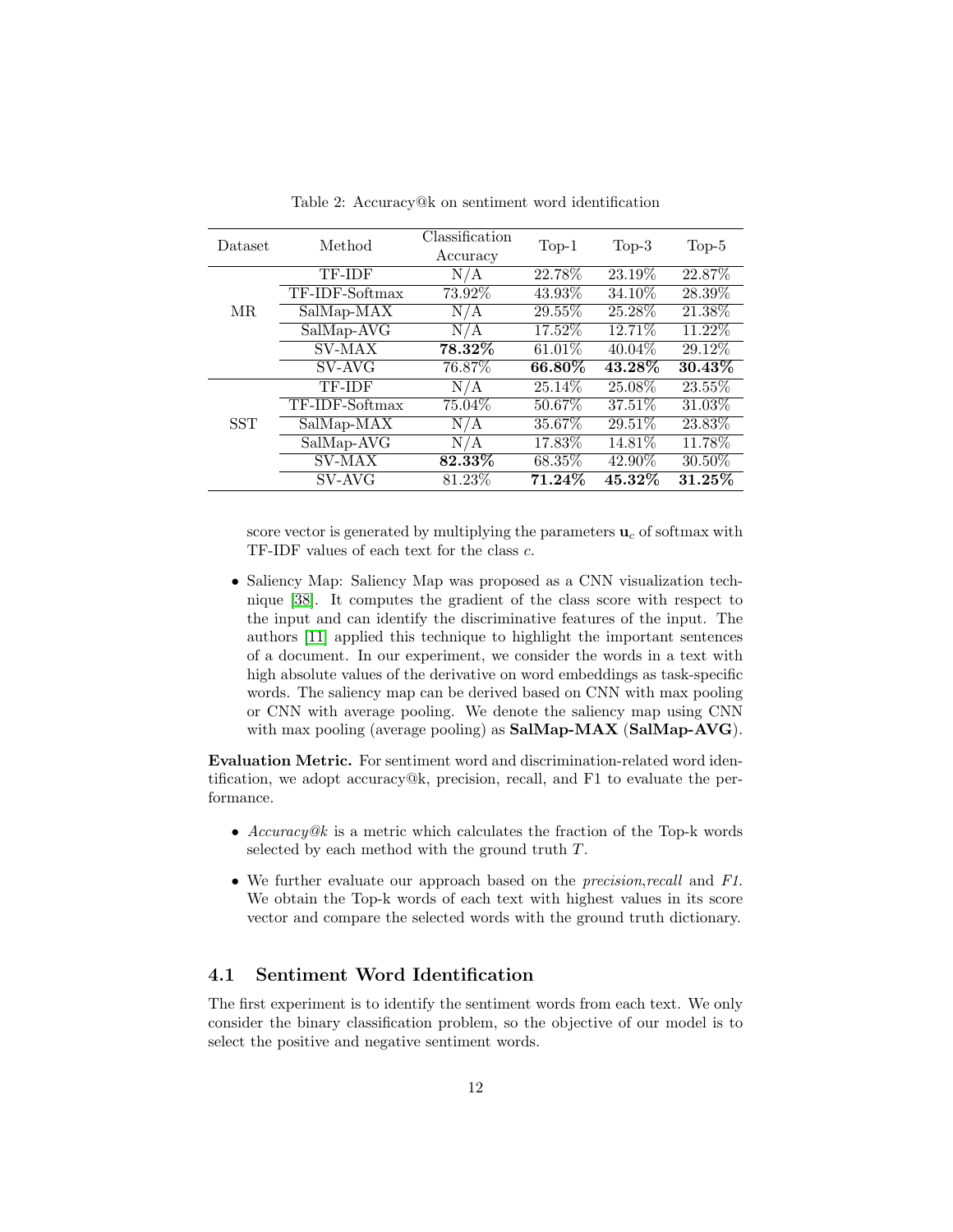<span id="page-12-0"></span>

| <b>Dataset</b> | Method         |           | $Top-1$  |             |           | $Top-3$ |        |           | $Top-5$ |        |
|----------------|----------------|-----------|----------|-------------|-----------|---------|--------|-----------|---------|--------|
|                |                | Precision | Recall   | $_{\rm F1}$ | Precision | Recall  | F1     | Precision | Recall  | F1     |
|                | TF-IDF         | 30.48%    | 5.12%    | 8.77%       | 29.85%    | 15.05%  | 20.01% | 28.57%    | 24.00%  | 26.08% |
|                | TF-IDF-Softmax | 45.83%    | 23.93%   | 31.44%      | 34.72%    | 54.37%  | 42.38% | 28.78%    | 75.10%  | 41.61% |
| MR.            | SalMap-MAX     | 16.75%    | 8.32%    | 11.11%      | 13.01%    | 19.40%  | 15.56% | 11.32%    | 28.12%  | 16.13% |
|                | SalMap-AVG     | 17.52%    | 8.66%    | 11.59%      | 12.71%    | 18.85%  | 15.18% | 11.22%    | 27.72%  | 15.98% |
|                | <b>SV-MAX</b>  | 59.65%    | 30.36%   | 40.24%      | 39.66%    | 60.54%  | 47.92% | 28.69%    | 72.98%  | 41.19% |
|                | SV-AVG         | 66.93%    | 33.79%   | 44.91%      | 43.22%    | 65.44%  | 52.05% | $30.32\%$ | 76.53%  | 43.43% |
|                | <b>TF-IDF</b>  | 34.22%    | 6.46%    | 10.87%      | 31.47%    | 17.82%  | 22.75% | 28.44%    | 26.74%  | 27.62% |
|                | TF-IDF-Softmax | 51.41%    | 27.64%   | 35.94%      | 37.28%    | 60.13%  | 46.03% | 30.81%    | 82.79%  | 44.90% |
| <b>SST</b>     | SalMap-MAX     | 20.00%    | $9.16\%$ | 12.13%      | 13.79%    | 21.28%  | 16.85% | 11.68%    | 29.66%  | 16.75% |
|                | SalMap-AVG     | 17.83%    | 8.66%    | 11.66%      | 13.81%    | 20.59%  | 16.57% | 11.78%    | 28.62%  | 16.69% |
|                | <b>SV-MAX</b>  | 66.62%    | 34.53%   | 45.49%      | 42.56%    | 66.21%  | 51.82% | 30.22%    | 78.33%  | 43.61% |
|                | SV-AVG         | 71.32%    | 36.71%   | 48.47%      | $45.32\%$ | 70.00%  | 55.02% | 31.38%    | 80.78%  | 45.20  |

Table 3: Precision, recall and F1 on sentiment word identification

Datasets. We evaluate the performance of sentiment word identification on two datasets — the Movie Review dataset  $(MR)$  [\[34\]](#page-21-8) and the Stanford Sentiment Treebank dataset (SST) [\[39\]](#page-22-9). The average length of texts in MR is 20 and that of SST is 19. We remove the neutral reviews and binarize labels for SST. We compose the ground truth dictionary  $T$  by combing the MPQA subjective lexicon dataset [\[46\]](#page-22-10) and the sentiment lexicon dataset [\[15\]](#page-20-9). Only the strong subjective words in MPQA are considered as sentiment words. The ground truth dictionary T contains 2006 positive words and 4783 negative words.

Results. We use 10-fold cross-validation to evaluate the performance of all methods except the TF-IDF. In each fold, we use the training dataset to train the models for sentiment classification and use the test dataset for sentiment word identification. Note that TF-IDF is a count-based feature selection method and the TF-IDF values are fixed for a given dataset. Thus, we do not need to conduct cross validation for TF-IDF. We select the Top-k words with the highest TF-IDF values and compare with the ground truth.

Tables [2](#page-11-0) and [3](#page-12-0) show experimental comparisons of our methods, SV-AVG and SV-MAX, and three baselines in terms of the accuracy@k, precision, recall and F1 metrics. Tables [2](#page-11-0) first presents the sentiment classification accuracy. Results of the Accuracy@k are then shown in columns "Top-k". Note that the TF-IDF and Saliency Map methods are feature selection methods which do not predict the class labels. Thus, we can not report the sentiment classification results for these two methods. We have the following observations:

(1). The SV-AVG method achieves the best performance on sentiment word identification, although its classification accuracy is slightly worse than the SV-MAX. Recall that the max pooling only keeps the highest value whereas the average pooling combines all values. Thus, the max pooling operation is good at finding the most discriminative features to separate texts into different classes because the classifier can predict the class accurately with the most discriminative features. On the contrary, the performance of SV-AVG for classification is not as good as SV-MAX because SV-AVG decreases the values of the most discriminative features by averaging all the feature values. In our sentiment word identification scenario, SV-MAX drops too much information by only keeping the maximum value, but SV-AVG with averaging the feature values keeps more useful information in the neural network. Therefore, SV-AVG is suitable for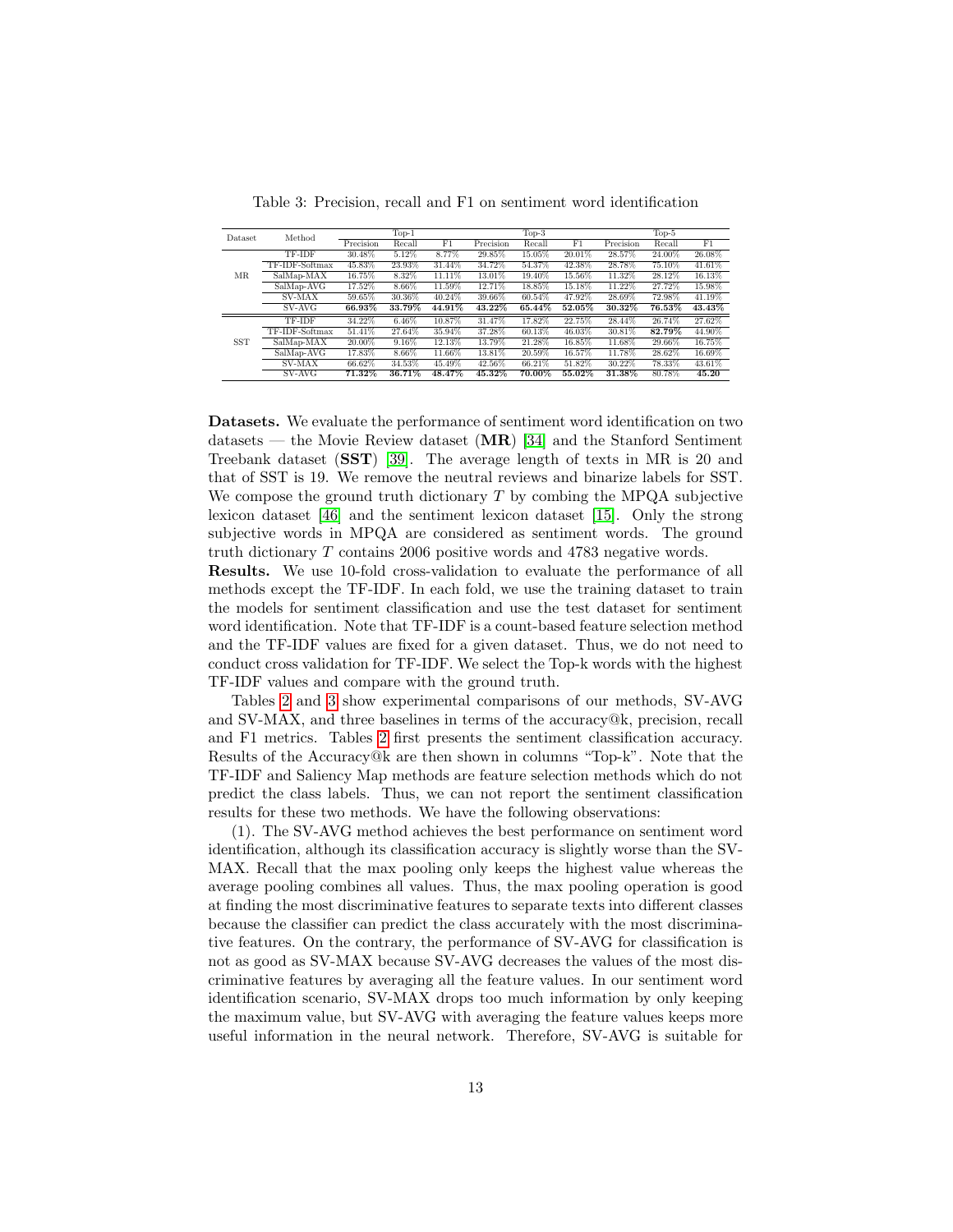|                | Positive Words                                         | Negative Words                       |
|----------------|--------------------------------------------------------|--------------------------------------|
| TF-IDF         | zone, good, ya, year, liked                            | bad, movie, hate, time, year         |
|                | like, fun, slight, worth, fantastic                    | good, work, just, characters, films  |
| TF-IDF-Softmax | film, best, love, performances, good,                  | movie, bad, just, like, feels,       |
|                | funny, fun, heart, work, performance                   | plot, long, minutes, dull, thing     |
|                | not, best, heart, performances, funny,                 | bad, too, no, not, seems, lack,      |
| SalMap-MAX     | beautiful, beautifully, enjoyable, charming, beautiful | worst, rather, instead, better, only |
| SV-MAX         | good, funny, best, well, love,                         | too, not, no, bad, only,             |
|                | performances, fun, drama, great, family                | never, nothing, little, less, dull   |
| SV-AVG         | best, live, great, entertaining, good,                 | bad, too, not, dull, no, boring      |
|                | fascinating, fun, beautifully, enjoyable, charming     | nothing, mess, problem, lack, bland  |

<span id="page-13-0"></span>Table 4: Top-10 sentiment words selected by our models and baselines

identifying all the discriminative words.

(2). The TF-IDF-softmax method performs better than the TF-IDF method, which indicates that supervised training the classifier can encode task-specific information in its parameters. Although the TF-IDF-softmax adopts the same classifier as our models, the performance of TF-IDF-softmax is worse than our methods. This demonstrates that applying the convolutional operation on word embedding can capture more semantic information than the statistical features of TF-IDF.

(3). Although Saliency Map (SalMap-Max, SalMap-AVG) adopts the same CNN model, the performance of Saliency Map is only slightly better than the TF-IDF method and worse than our SV-AVG and SV-MAX. This indicates that the Saliency Map on word embedding captures much less information about identifying task-related words than the softmax parameters. We can further observe that the performance of SalMap-AVG is worse than SalMap-MAX. This is because CNN with the max pooling operation can achieve better classification accuracy than using the mean pooling and the computed saliency map has larger gradient values to the discriminative features which are useful for identifying the task-specific words.

(4). We also notice that all methods generally achieve higher accuracy in SST than MR. This is because more texts in SST contain sentiment words than MR. It also indicates a positive correlation between sentiment word identification and classification accuracy.

We further compare the sentiment words selected by our models and baselines. Table [4](#page-13-0) shows the Top-10 most frequent words selected by each methods. The words are listed in order based on their frequency values in Top-5 lists. Comparing with the baselines, the Top-10 words selected by SV-AVG and SV-MAX are almost sentiment words; and the sentiment words are in the correct categories. It indicates the CNN model can figure out the most discriminative features from a sentence automatically. That is the reason why the CNN model achieves better performance for text classification than other methods, especially those methods which use the same classifier (i.e., TF-IDF-softmax).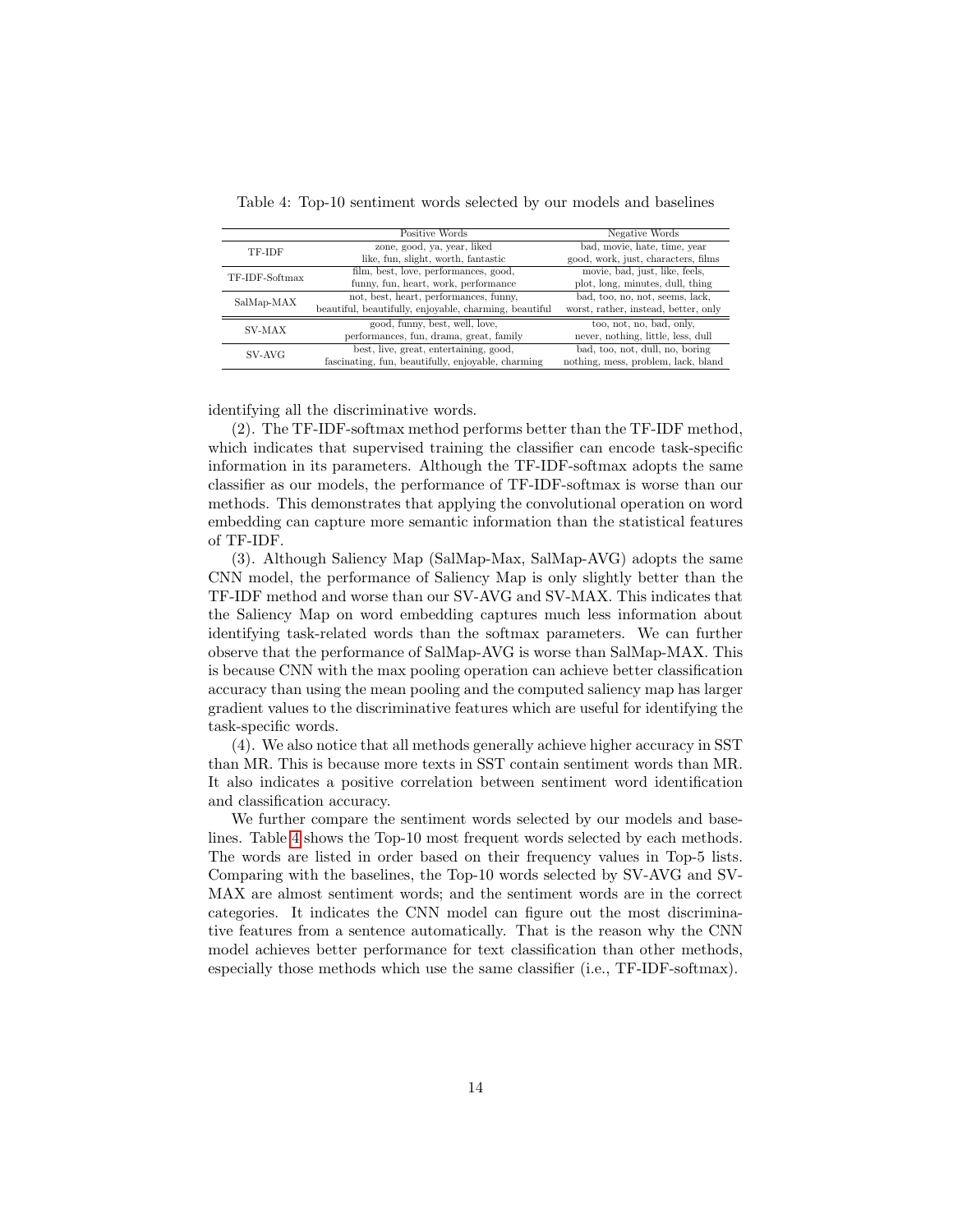<span id="page-14-0"></span>Table 5: Precision, recall and F1 on Discrimination-related Words Identification

| Method         |           | $\operatorname{Top-1}$ |        |           | $\operatorname{Top-3}$ |        |          | $\text{Top-5}$ |        |
|----------------|-----------|------------------------|--------|-----------|------------------------|--------|----------|----------------|--------|
|                | Precision | Recall                 | F1     | Precision | Recall                 | F1     | Precsion | Recall         | F1     |
| TF-IDF         | 11.33%    | 4.07%                  | 5.99%  | 8.44%     | 9.10                   | 8.76%  | 7.80%    | 14.01%         | 10.02% |
| TF-IDF-Softmax | 82.00%    | 26.00%                 | 39.61% | 65.56%    | 62.63%                 | 64.06% | 49.87%   | 79.41%         | 61.26% |
| SalMap-MAX     | 50.84%    | 14.20%                 | 22.21% | 40.63%    | 34.05%                 | 37.05% | 32.12%   | 44.87%         | 37.44% |
| <b>SV-MAX</b>  | 98.99%    | 33.98%                 | 50.60% | 71.48%    | 73.62%                 | 72.53% | 50.33%   | 86.41\%        | 63.61% |
| SV-AVG         | 99.65%    | 33.92%                 | 50.62% | 72.80%    | 74.34%                 | 73.56% | 50.14\%  | 85.34%         | 63.17% |

### 4.2 Social Discrimination-related Word and Phrase Identification

In this experiment, we aim to identify discrimination-related words and phrases (sexism-related words/ phrases or racism-related words/phrases) from tweets. These tweets are automatically labeled as about sexism-related or racism-related by hashtags. For example, if a tweet contains hashtag "#sexism", we consider this tweet is related with sexism.

Datasets. We crawled tweets during the period from November 1, 2015 to April 17, 2016, which contain sexism or racism hashtags. We pre-process the tweets by tokenizing them and removing all punctuation and tokens beginning with the "@" symbol. We keep the tweets that contain more than 10 words. For those hashtags in tweets, we remove the hash signs and keep the words.

To evaluate the accuracy, we create a dataset  $T_1$  containing 300 well-labeled tweets. In each tweet, the discrimination-related words are marked by two domain experts. The dataset is composed by 150 sexism-related tweets and 150 racism-related words. Meanwhile, to further conduct a case analysis about discrimination-related word and phrase identification, we compose another dataset  $T_2$  which contains 10000 tweets with hashtag "#sexism" and 10000 tweets with hashtag "#racism".

Results of discrimination-related word identification. To evaluate the precision, recall and F1, we train all methods except the TF-IDF with 5 fold cross-validation on dataset  $T_1$ . Table [5](#page-14-0) shows the precision, recall and F1 of discrimination-related words identification. In this experiment, we adopt the CNN model with the max pooling operation to compute the saliency map. The overall results are similar to the results of sentiment word identification. Our methods achieve the best performance on identifying the discrimination-related words.

Then, we conduct a detailed analysis about each method for task-specific word identification on dataset  $T_2$ . For each method, we build a dictionary of 100 words that occur most frequently in the Top-5 list of a tweet. We compare the dictionaries by calculating the overlapping size between the dictionary created by SV-AVG and that by each baseline. We find significant differences. Specifically, the ratios of overlapping words selected by SV-AVG and TF-IDF, TF-IDF-softmax, Saliency Map are 36%, 58% and 36%, respectively.

Table [6](#page-15-0) shows the Top-10 most frequent words selected by each methods. The words are listed in order based on their frequency values in Top-5 list.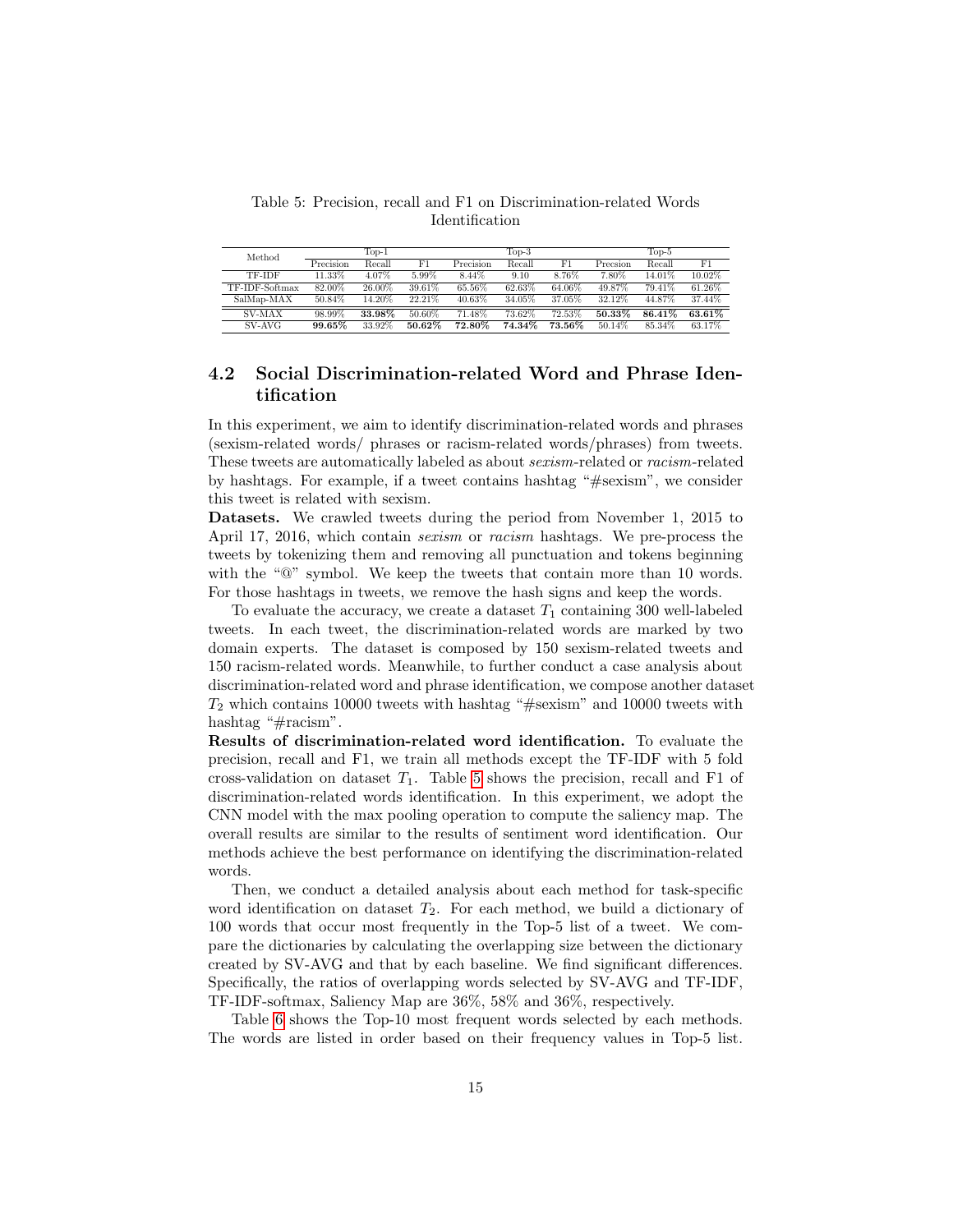|                | Sexism-related Words          | Racism-related Words               |
|----------------|-------------------------------|------------------------------------|
|                | live, miss, sexy, kikme,      | described, opposes, pbuh, prophet, |
| TF-IDF         | cams, pornvideos, chat,       | muhammad, christianity, selfie,    |
|                | pussy, freeporn, cybersex     | mecca, racism, racist              |
|                | sexism, women, men, feminism, | racism, racist, ignorance, black,  |
| TF-IDF-Softmax | horny, online, sexy,          | pure, forms, opposes,              |
|                | woman, pussy, kikme           | christianity, mecca, selfie        |
|                | sexism, women, join, live,    | racism, islam, racist, ignorance,  |
| SalMap-MAX     | online, cams, pussy,          | prophet, pbuh, end,                |
|                | pornvideos, kikme, freeporn   | love, christianity, black          |
|                | sexism, women, men, woman,    | racism, racist, black, white,      |
| SV-MAX         | feminism, sexist, female,     | religion, hate, education,         |
|                | male, horny, sexy             | america, isla, ignorance           |
|                | sexism, women, men, feminism, | racism, racist, islam, black,      |
| SV-AVG         | horny sexy, woman,            | igonorance, opposes, religion,     |
|                | pussy, chat, cybersex         | mecca, white, hate                 |

<span id="page-15-0"></span>Table 6: Top-10 discrimination-related words selected by our models and baselines

Table 7: Discrimination-related words selected by SV-AVG.

<span id="page-15-1"></span> $\begin{tabular}{ll} \bf{Racism-related Words} & \bf{Racism} - related Words \\ \bullet \ \ \text{Idiots}^5 \ \text{like you can't even define \#racism$^4 or own your own but always calling Black$^2 people racists$^1 or hateful$^3$. \\ \bullet \ \ \text{Hostility$^1 between minority$^2 races$^4 always intrigue me. Who's the enemy$^5 here? Is there even one? \#369hong \#nonoboy \#racism$^3$ \end{tabular}$ 

- Insegne a #white<sup>3</sup> person say #Africa<sup>1</sup> is too full of brown<sup>2</sup> people or Arabia is too full of #muslims? ... #racism<sup>5</sup> #white3<sup>n</sup> person say #Africa<sup>1</sup> is too full of brown<sup>2</sup> people or Arabia is too full of #muslim
- Us cited for police<sup>3</sup> violence<sup>1</sup>, #racism<sup>2</sup> in scathing #UN human rights<sup>5</sup> review #BlackLivesMatter #policebrutality #torture<sup>4</sup> US cited for police<sup>3</sup> violence<sup>1</sup>, #racism<sup>2</sup> in scathing #UN human rights<sup>5</sup> revie
- Sexism-related Words

• The next time a  $stranger^2$  man<sup>4</sup> asks me to smile, I'll punch him in the face! I swear #Rude<sup>3</sup> #StopSexualisingWomen  $\mathrm{V\acute{e}ah^{5}}$  fuck<sup>3</sup>  $\#$ 

 $\overline{\textrm{exism}^2}$ Unexpected Job<sup>4</sup> Requirement Video Game Streamers Comfortable Wearing Bikini<sup>1</sup> Top

 $80\%$  Telegraph readers: ok to call boys<sup>5</sup> Shocking that many  $\# \text{women}^4$  are still • 80% Telegraph readers: ok to call boys<sup>5</sup> "sissies" to "man up" or girls<sup>4</sup> studying "male"<sup>3</sup> subjects "lesbians"<sup>1</sup> #sexism<sup>2</sup> in the #workplace<sup>5</sup> still exist • Shocking that many #women<sup>4</sup> are still experiencing gen • @EverydaySexism as a female<sup>1</sup> Dr I'd obviously<sup>5</sup> wear<sup>4</sup> a mini skirt<sup>3</sup> and have to be a 'baby' Dr #juniordoctors #sex

Comparing with the baselines, the Top-10 words selected by SV-AVG and SV-MAX contain more discrimination-related words. This is because SV-AVG and SV-MAX capture class information during the training process and filter out those words that are not related to the specific task.

Table [7](#page-15-1) shows several tweet examples where discrimination-related words selected by SV-AVG are highlighted. A word highlighted with the red color means the word in the Top-5 list. The superscript of a word indicates its ranking based on the score vector. We can see that our method can locate the discriminationrelated words with high scores. Furthermore, our method can identify the words which are closely related to task-specific words such as "girls", "#white", and "#Africa".

Results of discrimination-related phrase identification. For phrase identification, we set the phrase *filter*  $h = 2$  and focus on identifying the discriminationrelated phrases containing 2 words. Table [8](#page-16-0) shows several tweet examples where the Top-3 discrimination-related phrases are highlighted based on the score vector. Some phrases are longer than 2 words because the stop words are removed during the training phase. Our model successfully identifies the discriminationrelated phrases such as "black judge", "gender bias". Meanwhile, the identified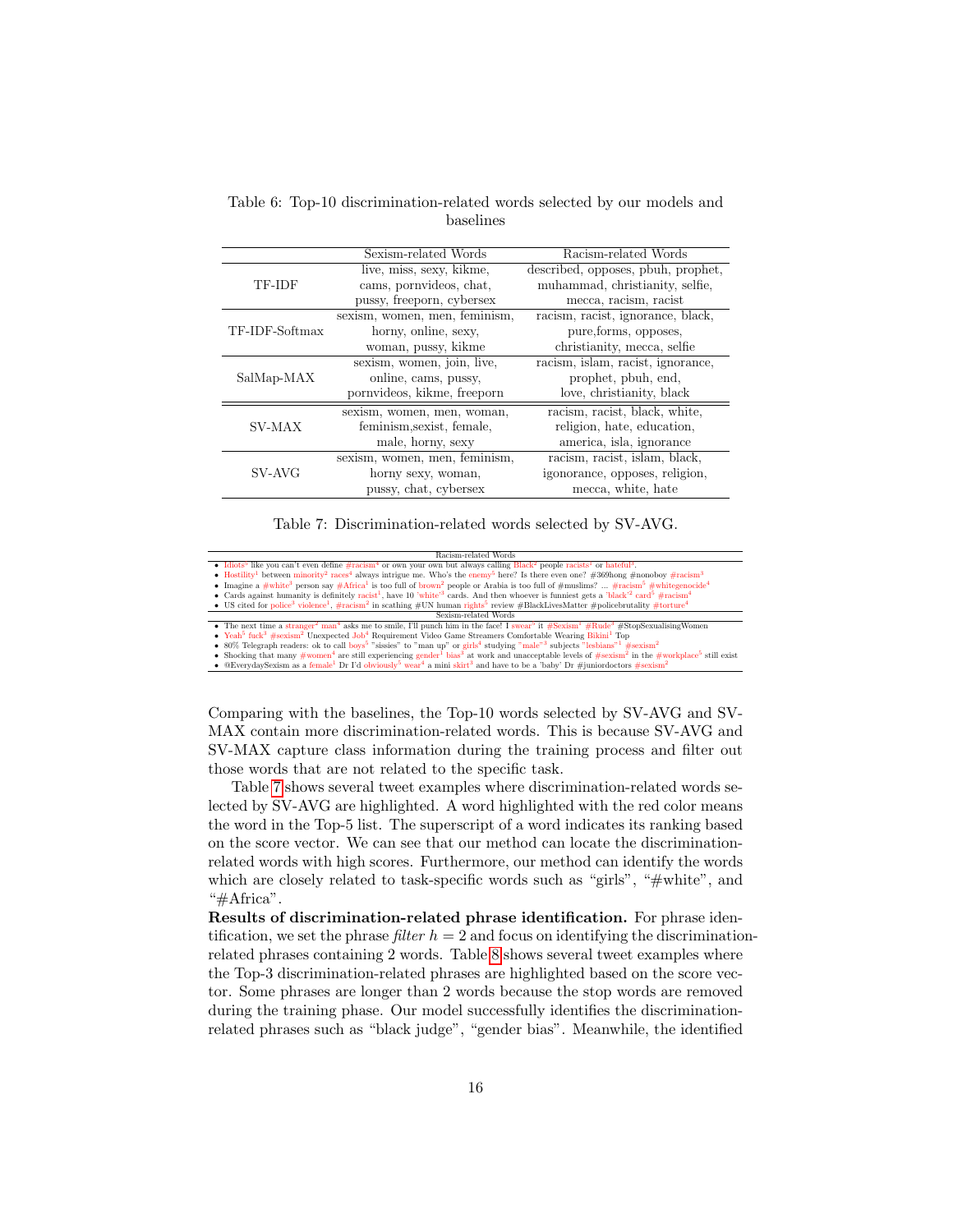<span id="page-16-0"></span>Table 8: Discrimination-related phrases selected by SV-AVG with filter  $h = 2$ .

| Racism-related Words                                                                                                                                                              |
|-----------------------------------------------------------------------------------------------------------------------------------------------------------------------------------|
| Wetherspoons going back to the 50's with all white staff <sup>3</sup> and customers and black guy <sup>1</sup> taking abuse in toilets #nostalgia #racism <sup>2</sup>            |
| Imagine a #white person <sup>3</sup> say #Africa is too full of brown people or Arabia is too full of #muslims?  #racism <sup>2</sup> #whitegenocide <sup>1</sup>                 |
| People bashing #BoycottStarWarsVII would be the first ones screaming #racism of the cast <sup>1</sup> was all or even mostly white <sup>2</sup> . #irony <sup>3</sup> #Hypocrites |
| $#E$ lxn42 ~ Funny how @USER knows what a real $#Black^2$ man <sup>1</sup> is, but not what real #Journalism is. #cdnpoli #tlot #tcot #humour #racism <sup>3</sup>                |
| Black Judge <sup>2</sup> Gives Armed Robbers Light Sentence Saving Three-Year-Old White Victim <sup>3</sup> is 'Racist' <sup>1</sup>                                              |
| Sexism-related Words                                                                                                                                                              |
| Supporting #Women <sup>2</sup> in #Sales <sup>3</sup> means #NOT being aggressive on the phone or in person w/us Support #genderequity #NOT #bias #sexism <sup>1</sup>            |
| Shocking that many #women are still experiencing gender bias <sup>1</sup> at work and unacceptable levels of #sexism <sup>2</sup> in the #workplace <sup>3</sup> still exist      |
| 80% Telegraph readers: ok to call boys "sissies" <sup>2</sup> to "man up" or girls studying "male" <sup>3</sup> subjects "lesbians" #sexism <sup>1</sup>                          |
| A 60 year-old #Boomer woman fighting #ageism <sup>2</sup> & #sexism <sup>1</sup> in the #Australia <sup>3</sup> #Startup market                                                   |
| Yep, we really need Australian media outlets sharing whether a woman is wearing <sup>2</sup> a bra <sup>3</sup> while grocery shopping #sexism <sup>1</sup>                       |

discrimination-related phrases usually contain the discrimination-related words such as "sexism", "racism", "women" and "black".

#### 4.3 Fake Review Word and Phrase Identification

In this experiment, we focus on identifying the words and phrases which are related to the fake review. The fake review detection aims to identify the reviews which try to mislead readers. There are a large number of websites (e.g., Amazon (<https://www.amazon.com>) and Yelp (<https://www.yelp.com>)) which allow people to review the products or services which the users purchased. Many people rely on reviews for buying anything online. However, many reviews are generated by paid reviewers or rivals, which make the reviews unreliable. The fake review detection becomes a hot research topic recent years [\[33,](#page-21-9) [30,](#page-21-10) [23\]](#page-20-10). In this work, we aim to figure out the fake review words and phrases, which can show the effectiveness of our model and further help to understand the pattern of fake reviews. Our model can also use to build blacklist words about the fake reviews, which can help to filter out the fake review automatically.

Datasets. We use the fake review corpus provided by [\[33,](#page-21-9) [32\]](#page-21-11), in which the truthful positive reviews were crawled from TripAdvisor and the deceptive positive reviews were submitted by Amazon Mechanical Turk. The reviews are about the most popular Chicago hotels. Each category of the corpus contains 400 reviews. In our experiment, we focus on identifying the truthful positive review words and deceptive positive review words.

Results of fake review word and phrase identification. Because there aren't ground-truth fake review words and phrases, in this experiment, we conduct a case analysis about fake review word and phrase identification by showing the words and phrases selected by our methods. We first show the Top-10 most frequent words from truthful and deceptive positive reviews selected by our method and baselines in Table [9.](#page-17-0) Due to the space limit, we only report the result of SV-MAX. The words are listed in order based on their frequency values in Top-5 list.

We first focus on the words selected by SV-MAX. We can see that comparing with the first two words "floor" and "bathroom" in Top-10 truthful positive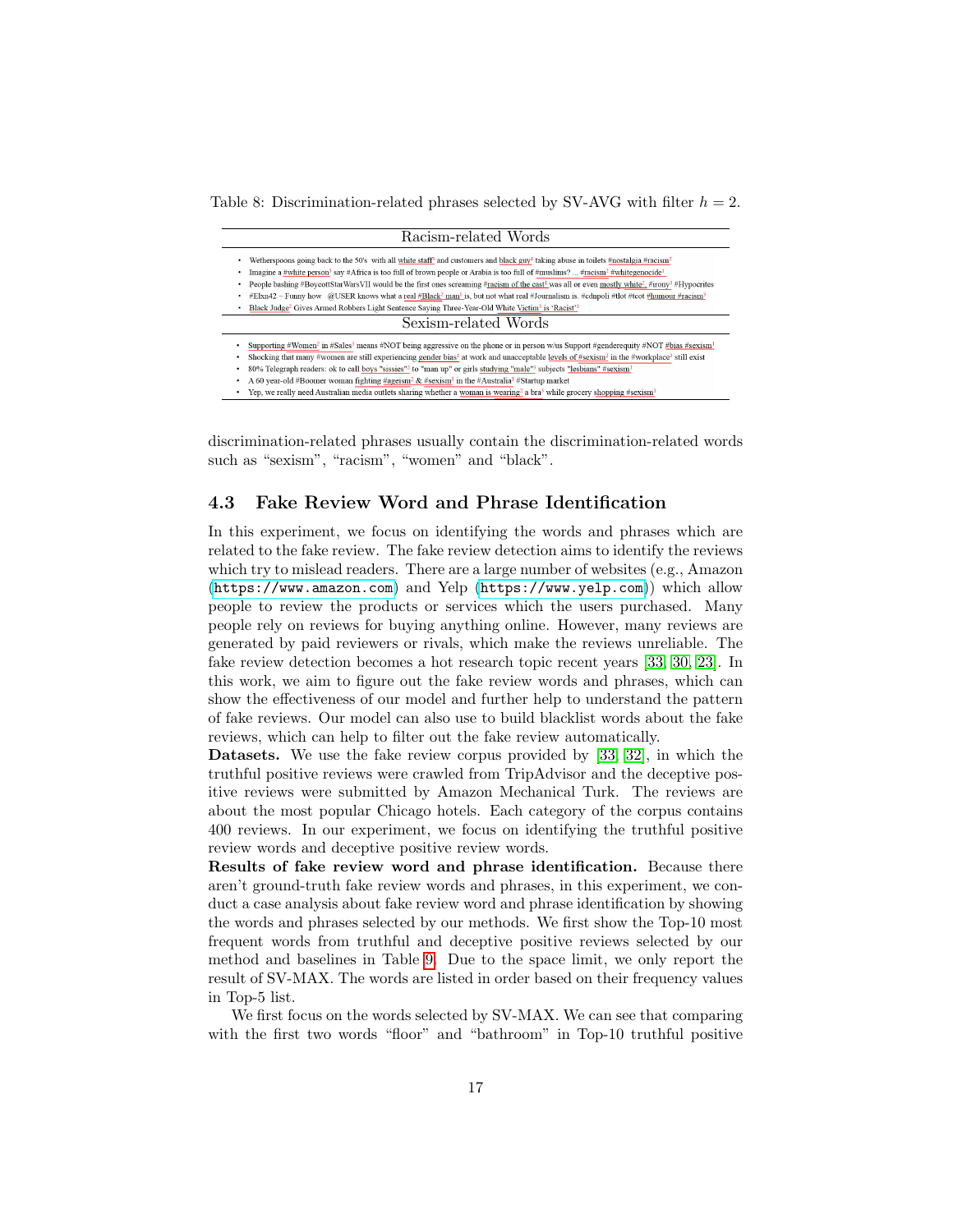<span id="page-17-0"></span>Table 9: Top-10 words from truthful and deceptive positive reviews selected by our model and baselines

|                | Deceptive Positive Words                    | Truthful Positive Words                   |
|----------------|---------------------------------------------|-------------------------------------------|
| TF-IDF         | hotel, room, hilton, great, rock,           | hotel, great, really, large, service,     |
|                | really, east, family, hard, loved           | suite, room, free, place, talbott         |
| TF-IDF-Softmax | chicago, husband, visit, amazing, family,   | floor, bathroom, location, large, small,  |
|                | staying, looking, spa, vacation, luxury     | rate, street, reviews, michigan, great    |
| SalMap-MAX     | experience, family, spa, husband, luxury,   | floor, large, small, reviews, rate,       |
|                | luxurious, vacation, wedding, wife, food    | street, priceline, blocks, wife, upgraded |
|                | hotel, room, great, comfortable, like,      | floor, bathroom, large, small, location   |
| SV-MAX         | recommend, amazing, luxury, business, clean | street, blocks, booked, river, parking    |

<span id="page-17-1"></span>Table 10: Truthful and deceptive review phrases selected by SV-MAX with filter  $h = 2$ .

| Truthful Positive Reviews  | We travel to Chicago regularly and have always wanted to stay at the Hilton Chicago. We booked a<br>PriceLine room <sup>1</sup> on the weekend of the half marathon. The place was busy <sup>3</sup> , but the staff certainly<br>found time for each individual guest. The room was nice and just what we expected. The pool area is<br>also very nice for a downtown hotel. The location was great as we were taking in the Bears 49ers<br>game on a Thursday night <sup>2</sup> and a Sox game on a Friiday night. We would certainly stay there again<br>and would recomment it to others. Great quality even at the regular room price.                                                                                      |
|----------------------------|-----------------------------------------------------------------------------------------------------------------------------------------------------------------------------------------------------------------------------------------------------------------------------------------------------------------------------------------------------------------------------------------------------------------------------------------------------------------------------------------------------------------------------------------------------------------------------------------------------------------------------------------------------------------------------------------------------------------------------------|
| Deceptive Positive Reviews | I am often traveling on business and I always try to stay at the James. The modern design <sup>3</sup> of the<br>lobby and restaurant with wood and glass creates a luxurious atmosphere <sup>1</sup> and the streamlined,<br>comfortable room design give an upscale aesthetic <sup>2</sup> like that of a penthouse loft apartment. The<br>availability of computers and coffee in the James' business centers means I do not have to lug my<br>laptop around the hotel. The James provides the perfect setting for business travelers and is a cozy<br>place to retire to in the evenings. The ease of breakfast service in the rooms means that I do not have<br>to stress or rush, as my time is valuable. I love the James. |

review words, the first words "hotel" and "room" in Top-10 deceptive positive review words are more general words to describe a hotel. Meanwhile, the rest of words in deceptive positive reviews contain highly polarized adjectives. Thus, we can figure out that the fake reviews prefer to use strong adjectives to describe the hotels. In contrast, the truth reviews have more nouns and moderate words related to the hotels. It also indicates that comparing with the true reviews, the CNN classifier assigns high weights to the adjectives to identify the fake reviews. We further compare the words selected by SV-MAX and baselines. In general, SV-MAX identifies more strong polarized words from deceptive positive reviews than the baselines, which indicates the effectiveness of our method.

For fake review phrase identification, we set the *filter*  $h = 2$  and compare the phrases between truthful positive reviews and deceptive positive reviews selected by SV-MAX. Table [10](#page-17-1) shows one review example of each category where the Top-3 category-related phrases are highlighted based on the score vector. In general, our model can highlight the fake review phrases. Meanwhile, we can further see that although the truthful reviews also contain the sentiment words, the CNN classifier uses the nouns (i.e., locations) to identify the true reviews. It also means that the truthful reviews contain more specific description about the hotels.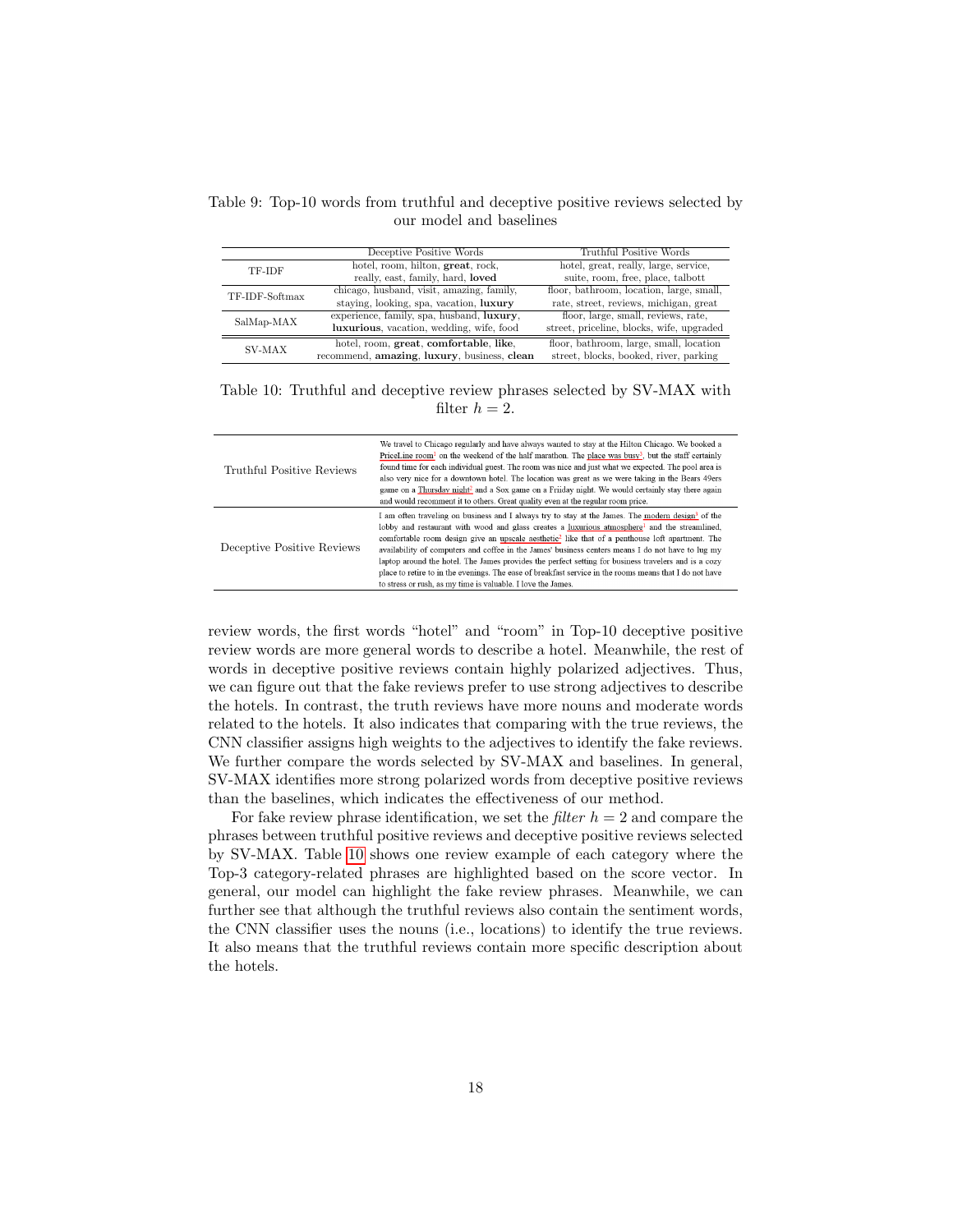### 5 Conclusion

In this paper, we have focused on task-specific word or phrase identification based on the convolutional neural network. We show how to derive the hidden score vector from CNN parameters and why the score vector can be used to identify task-specific words or phrases. Experimental results on sentiment word identification showed that our approach can significantly improve the accuracy for identifying the task-specific words compared with state-of-the-art methods including TF-IDF, softmax classifier and saliency map. We further showed that our approach can successfully identify the task-specific words or phrases effectively from discrimination-related tweets and fake review dataset. In our future work, we will extend our approach to identify key sentences from a document by using the convolutional document model.

## Acknowledgements

The authors acknowledge the support from the National Natural Science Foundation of China (71571136), the 973 Program of China (2014CB340404), and the Research Projects of Science and Technology Commission of Shanghai Municipality (16JC1403000, 14511108002) to Shuhan Yuan and Yang Xiang, and from National Science Foundation (1646654,1564250) to Xintao Wu.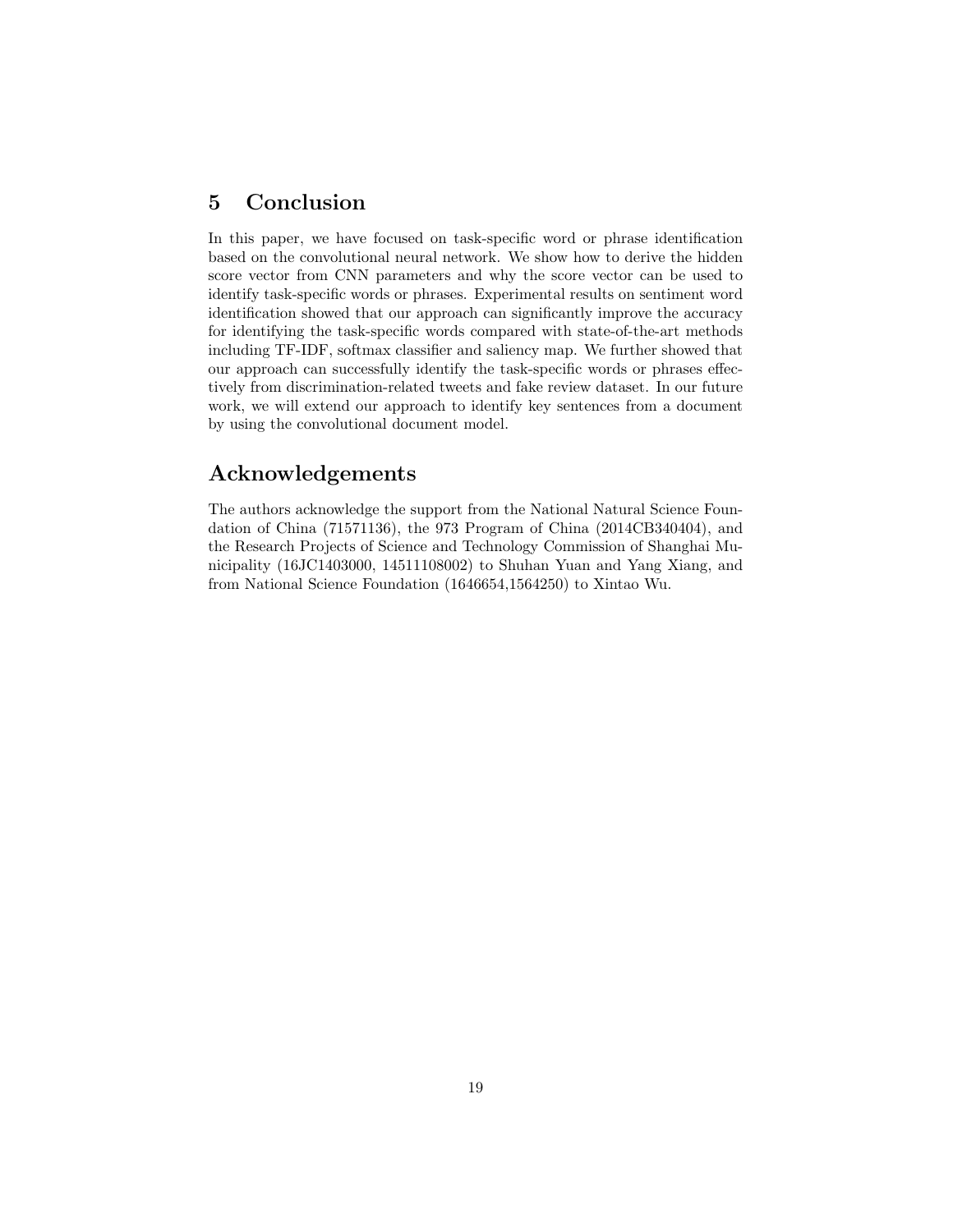### References

- <span id="page-19-3"></span>[1] Ossama Abdel-Hamid, Li Deng, and Dong Yu. Exploring convolutional neural network structures and optimization techniques for speech recognition. In Interspeech, 2013.
- <span id="page-19-1"></span>[2] Y. Bengio, A. Courville, and P. Vincent. Representation learning: A review and new perspectives. IEEE transactions on pattern analysis and machine intelligence, 35(8):1798–1828, 2013.
- <span id="page-19-9"></span>[3] Yoshua Bengio, Rejean Ducharme, Pascal Vincent, and Christian Jauvin. A neural probabilistic language model. Journal of Machine Learning Research, 3:1137–1155, 2003.
- <span id="page-19-6"></span>[4] David M. Blei, Andrew Y. Ng, and Michael I. Jordan. Latent dirichlet allocation. Journal of Machine Learning Research, 3(Jan):993–1022, 2003.
- <span id="page-19-7"></span>[5] Antoine Bordes, Sumit Chopra, and Jason Weston. Question answering with subgraph embeddings. In Proceedings of the 2014 Conference on Empirical Methods in Natural Language Processing, pages 615–620, 2014.
- <span id="page-19-8"></span>[6] Jianpeng Cheng, Li Dong, and Mirella Lapata. Long short-term memorynetworks for machine reading. In Proceedings of the 2016 Conference on Empirical Methods in Natural Language Processing, pages 551–561, 2016.
- <span id="page-19-4"></span>[7] Ronan Collobert, Jason Weston, Leon Bottou, Michael Karlen, Koray Kavukcuoglu, and Pavel Kuksa. Natural language processing (almost) from scratch. Journal of Machine Learning Research, (12):2493–2537, 2011.
- <span id="page-19-5"></span>[8] Anirban Dasgupta, Petros Drineas, Boulos Harb, Vanja Josifovski, and Michael W. Mahoney. Feature selection methods for text classification. In Proceedings of the 13th ACM SIGKDD international conference on Knowledge discovery and data mining, pages 230–239, 2007.
- <span id="page-19-2"></span>[9] Li Deng, Geoffrey Hinton, and Brian Kingsbury. New types of deep neural network learning for speech recognition and related applications: An overview. In IEEE International Conference on Acoustics, Speech, and Signal Processing, 2013.
- <span id="page-19-0"></span>[10] Zhi-Hong Deng, Hongliang Yu, and Yunlun Yang. Identifying sentiment words using an optimization model with 11 regularization. In *Proceedings* of the Thirtieth AAAI Conference on Artificial Intelligence, pages 115–121, 2016.
- <span id="page-19-11"></span>[11] Misha Denil, Alban Demiraj, Nal Kalchbrenner, Phil Blunsom, and Nando de Freitas. Modelling, visualising and summarising documents with a single convolutional neural network.  $arXiv:1406.3830$  [cs, stat], 2014.
- <span id="page-19-10"></span>[12] Alex Graves. Generating sequences with recurrent neural networks. [arXiv:1308.0850](http://arxiv.org/abs/1308.0850) [cs], 2013.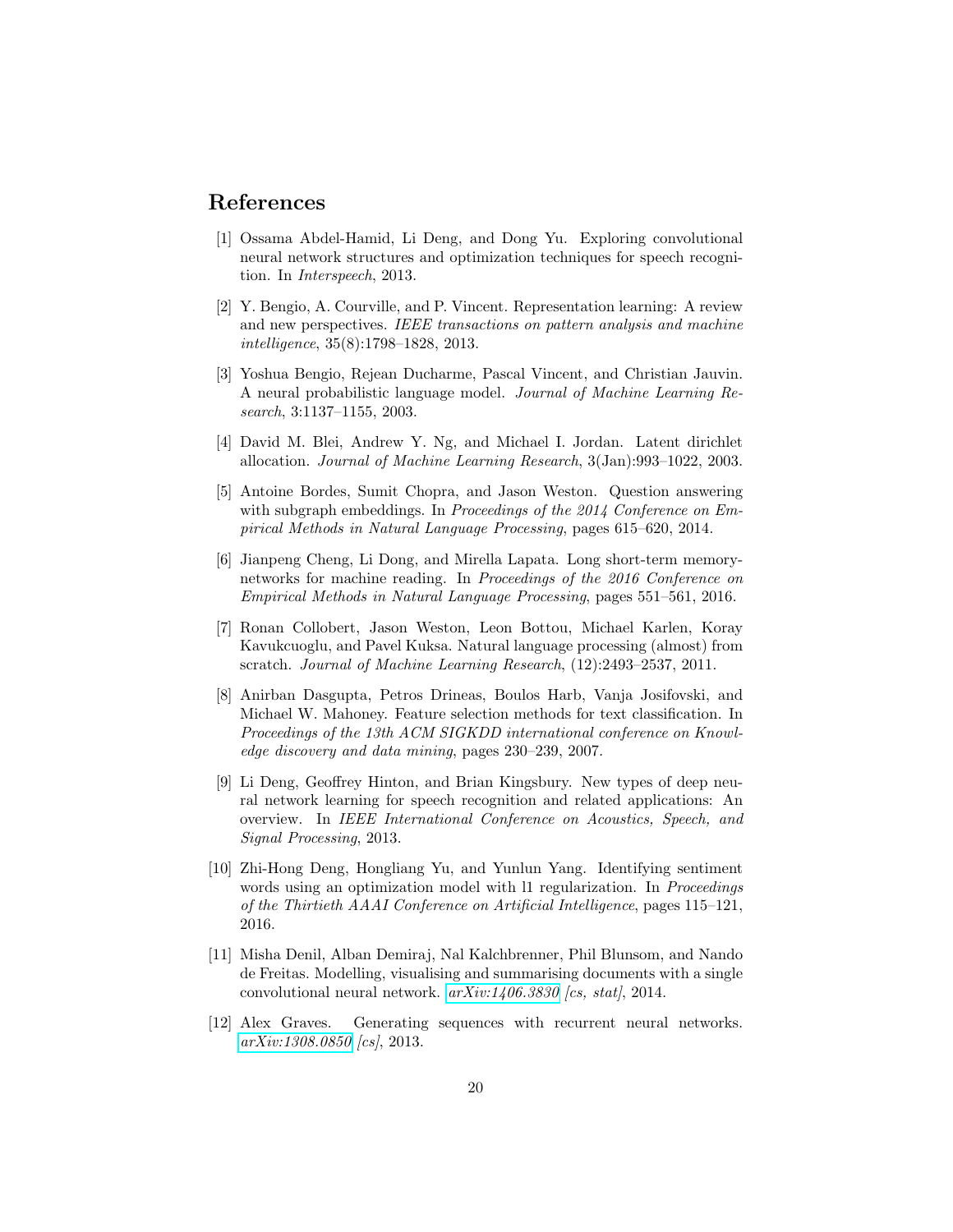- <span id="page-20-0"></span>[13] Ahmed Hassan and Dragomir Radev. Identifying text polarity using random walks. In Proceedings of the 48th Annual Meeting of the Association for Computational Linguistics, pages 395–403, 2010.
- <span id="page-20-8"></span>[14] Karl Moritz Hermann, Tom Koisk, Edward Grefenstette, Lasse Espeholt, Will Kay, Mustafa Suleyman, and Phil Blunsom. Teaching machines to read and comprehend. In Advances in Neural Information Processing Systems, 2015.
- <span id="page-20-9"></span>[15] Minqing Hu and Bing Liu. Mining and summarizing customer reviews. In Proceedings of the tenth ACM SIGKDD international conference on Knowledge discovery and data mining, pages 168–177, 2004.
- <span id="page-20-6"></span>[16] Valentin Jijkoun, Maarten de Rijke, and Wouter Weerkamp. Generating focused topic-specific sentiment lexicons. In Proceedings of the 48th Annual Meeting of the Association for Computational Linguistics, pages 585–594, 2010.
- <span id="page-20-4"></span>[17] Nal Kalchbrenner, Edward Grefenstette, and Phil Blunsom. A convolutional neural network for modelling sentences. In Proceedings of the 52nd Annual Meeting of the Association for Computational Linguistics, pages 655–665, 2014.
- <span id="page-20-5"></span>[18] Hiroshi Kanayama and Tetsuya Nasukawa. Fully automatic lexicon expansion for domain-oriented sentiment analysis. In Proceedings of the 2006 Conference on Empirical Methods in Natural Language Processing, pages 355–363, 2006.
- <span id="page-20-3"></span>[19] Yoon Kim. Convolutional neural networks for sentence classification. In Proceedings of the 2014 Conference on Empirical Methods in Natural Language Processing, pages 1746–1751, 2014.
- <span id="page-20-2"></span>[20] Alex Krizhevsky, Ilya Sutskever, and Geoffrey E. Hinton. Imagenet classification with deep convolutional neural networks. In Advances in Neural Information Processing Systems 25, pages 1097–1105, 2012.
- <span id="page-20-1"></span>[21] Y. Lecun, L. Bottou, Y. Bengio, and P. Haffner. Gradient-based learning applied to document recognition. Proceedings of the IEEE, 86(11):2278– 2324, 1998.
- <span id="page-20-7"></span>[22] Jiwei Li, Xinlei Chen, Eduard Hovy, and Dan Jurafsky. Visualizing and understanding neural models in nlp.  $arXiv:1506.01066$  [cs], 2015.
- <span id="page-20-10"></span>[23] Jiwei Li, Myle Ott, Claire Cardie, and Eduard Hovy. Towards a general rule for identifying deceptive opinion spam. In Proceedings of the 52nd Annual Meeting of the Association for Computational Linguistics, pages 1566–1576, 2014.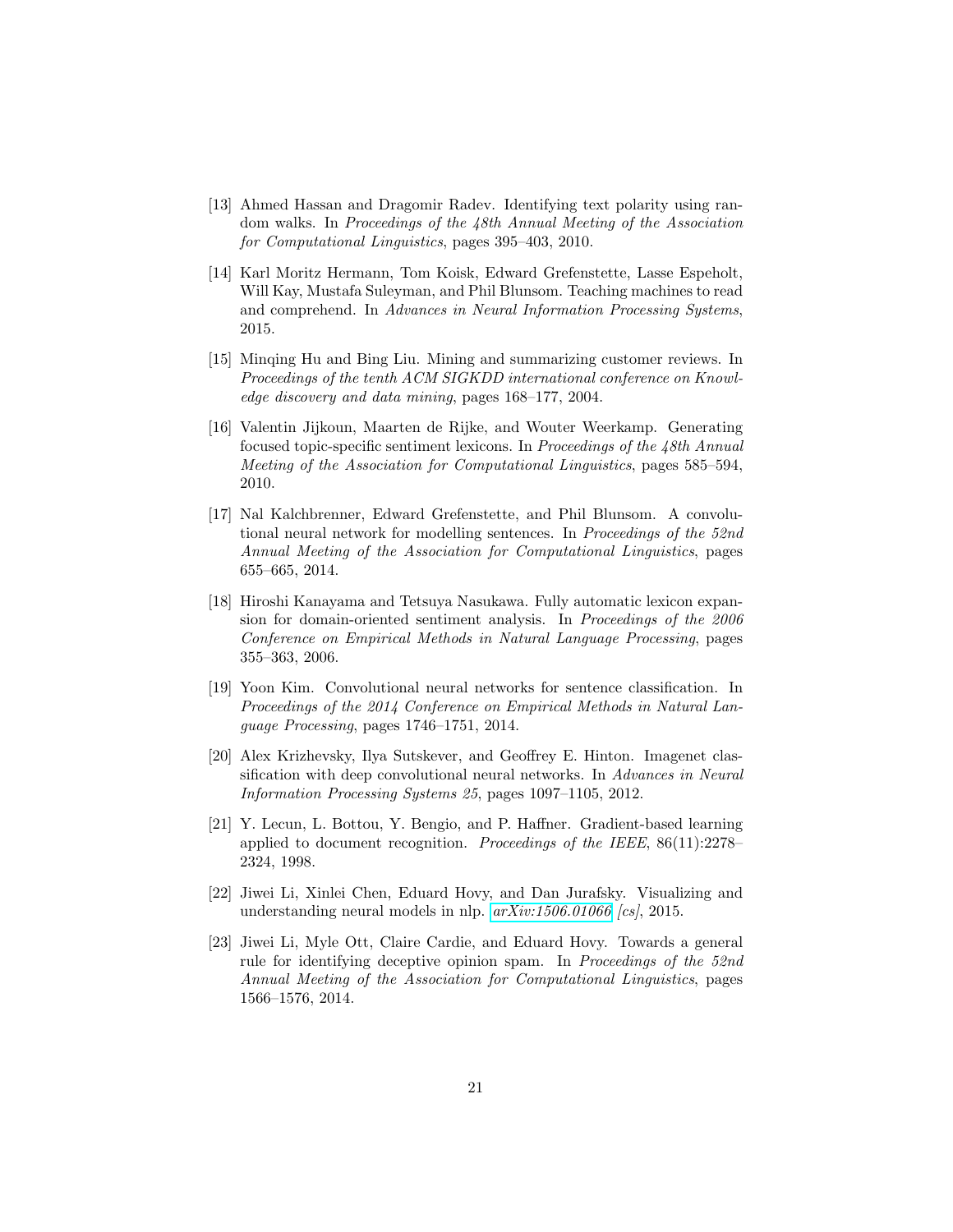- <span id="page-21-4"></span>[24] Jundong Li, Kewei Cheng, Suhang Wang, Fred Morstatter, Robert P. Trevino, Jiliang Tang, and Huan Liu. Feature selection: A data perspective. [arXiv:1601.07996](http://arxiv.org/abs/1601.07996) [cs], 2016.
- <span id="page-21-0"></span>[25] Jiguang Liang, Xiaofei Zhou, Yue Hu, Li Guo, and Shuo Bai. Conr: A novel method for sentiment word identification. In Proceedings of the 23rd ACM International Conference on Conference on Information and Knowledge Management, pages 1943–1946, 2014.
- <span id="page-21-6"></span>[26] Yue Lu, Malu Castellanos, Umeshwar Dayal, and ChengXiang Zhai. Automatic construction of a context-aware sentiment lexicon: An optimization approach. In Proceedings of the 20th International Conference on World Wide Web, WWW '11, pages 347–356, New York, NY, USA, 2011. ACM.
- <span id="page-21-3"></span>[27] Masoud Makrehchi and Mohamed S. Kamel. Extracting domain-specific stopwords for text classifiers. Intelligent Data Analysis, 21(1):39–62, 2017.
- <span id="page-21-2"></span>[28] Tomas Mikolov, Greg Corrado, Kai Chen, and Jeffrey Dean. Efficient estimation of word representations in vector space. In Proceedings of International Conference on Learning Representations, 2013.
- <span id="page-21-7"></span>[29] Jeff Mitchell and Mirella Lapata. Composition in distributional models of semantics. Cognitive Science, 34(8):1388–1429, 2010.
- <span id="page-21-10"></span>[30] Arjun Mukherjee, Abhinav Kumar, Bing Liu, Junhui Wang, Meichun Hsu, Malu Castellanos, and Riddhiman Ghosh. Spotting opinion spammers using behavioral footprints. In Proceedings of the 19th ACM SIGKDD international conference on Knowledge discovery and data mining, pages 632– 640, 2013.
- <span id="page-21-1"></span>[31] Maxime Oquab, Leon Bottou, Ivan Laptev, and Josef Sivic. Is object localization for free? - weakly-supervised learning with convolutional neural networks. In CVPR, pages 685–694, 2015.
- <span id="page-21-11"></span>[32] Myle Ott, Claire Cardie, and Jeffrey T Hancock. Negative deceptive opinion spam. In Proceedings of NAACL-HLT, pages 497–501, 2013.
- <span id="page-21-9"></span>[33] Myle Ott, Yejin Choi, Claire Cardie, and Jeffrey T. Hancock. Finding deceptive opinion spam by any stretch of the imagination. In *Proceedings of* the 49th Annual Meeting of the Association for Computational Linguistics, pages 309–319, 2011.
- <span id="page-21-8"></span>[34] Bo Pang and Lillian Lee. Seeing stars: Exploiting class relationships for sentiment categorization with respect to rating scales. In Proceedings of the 43rd Annual Meeting on Association for Computational Linguistics, pages 115–124, 2005.
- <span id="page-21-5"></span>[35] Sungrae Park, Wonsung Lee, and Il-Chul Moon. Efficient extraction of domain specific sentiment lexicon with active learning. Pattern Recogn. Lett.,  $56(C):38-44$ , 2015.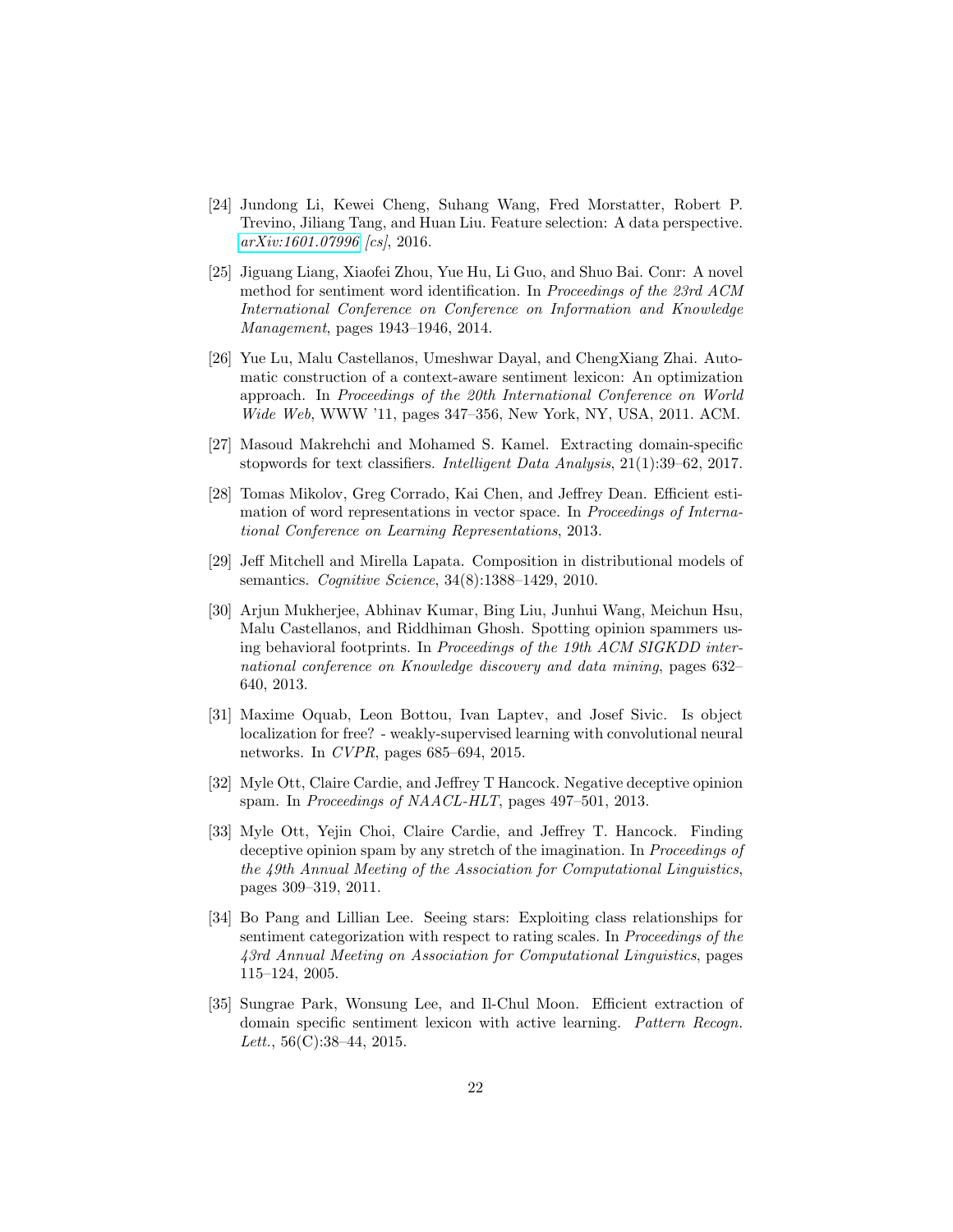- <span id="page-22-0"></span>[36] Jeffrey Pennington, Richard Socher, and Christopher D. Manning. Glove: global vectors for word representation. In Empirical Methods in Natural Language Proceeding, pages 1532–1543, 2014.
- <span id="page-22-3"></span>[37] Guang Qiu, Bing Liu, Jiajun Bu, and Chun Chen. Expanding domain sentiment lexicon through double propagation. In Proceedings of the Twenty-First International Joint Conference on Artificial Intelligence, pages 1199– 1204, 2009.
- <span id="page-22-5"></span>[38] Karen Simonyan, Andrea Vedaldi, and Andrew Zisserman. Deep inside convolutional networks: Visualising image classification models and saliency maps.  $arXiv:1312.6034$  [cs], 2013.
- <span id="page-22-9"></span>[39] Richard Socher, John Bauer, Christopher D. Manning, and Andrew Y. Ng. Parsing with compositional vector grammars. In Proceedings of the 51st Annual Meeting of the Association for Computational Linguistics, pages 455–465, 2013.
- <span id="page-22-7"></span>[40] Richard Socher, Alex Perelygin, Jean Y Wu, Jason Chuang, Christopher D Manning, Andrew Y Ng, and Christopher Potts. Recursive deep models for semantic compositionality over a sentiment treebank. In Proceedings of the 2013 Conference on Empirical Methods in Natural Language Processing, pages 1631–1642, 2013.
- <span id="page-22-8"></span>[41] Kai Sheng Tai, Richard Socher, and Christopher D. Manning. Improved semantic representations from tree-structured long short-term memory networks. In Proceedings of the 53rd Annual Meeting of the Association for Computational Linguistics, pages 1556–1566, 2015.
- <span id="page-22-4"></span>[42] Jian Tang, Zhaoshi Meng, Xuanlong Nguyen, Qiaozhu Mei, and Ming Zhang. Understanding the limiting factors of topic modeling via posterior contraction analysis. In Proceedings of the 31st International Conference on Machine Learning, pages 190–198, 2014.
- <span id="page-22-2"></span>[43] Peter D. Turney and Michael L. Littman. Measuring praise and criticism: Inference of semantic orientation from association. ACM Trans. Inf. Syst., 21(4):315–346, 2003.
- <span id="page-22-1"></span>[44] Alper Kursat Uysal. An improved global feature selection scheme for text classification. Expert Syst. Appl.,  $43(C):82-92$ ,  $2016$ .
- <span id="page-22-6"></span>[45] Jason Weston, Antoine Bordes, Sumit Chopra, Alexander M. Rush, Bart van Merrinboer, Armand Joulin, and Tomas Mikolov. Towards ai-complete question answering: A set of prerequisite toy tasks.  $arXiv:1502.05698$  [cs, stat $\ell$ , 2015.
- <span id="page-22-10"></span>[46] Theresa Wilson, Janyce Wiebe, and Paul Hoffmann. Recognizing contextual polarity in phrase-level sentiment analysis. In Proceedings of the conference on Human Language Technology and Empirical Methods in Natural Language Processing, pages 347–354, 2005.